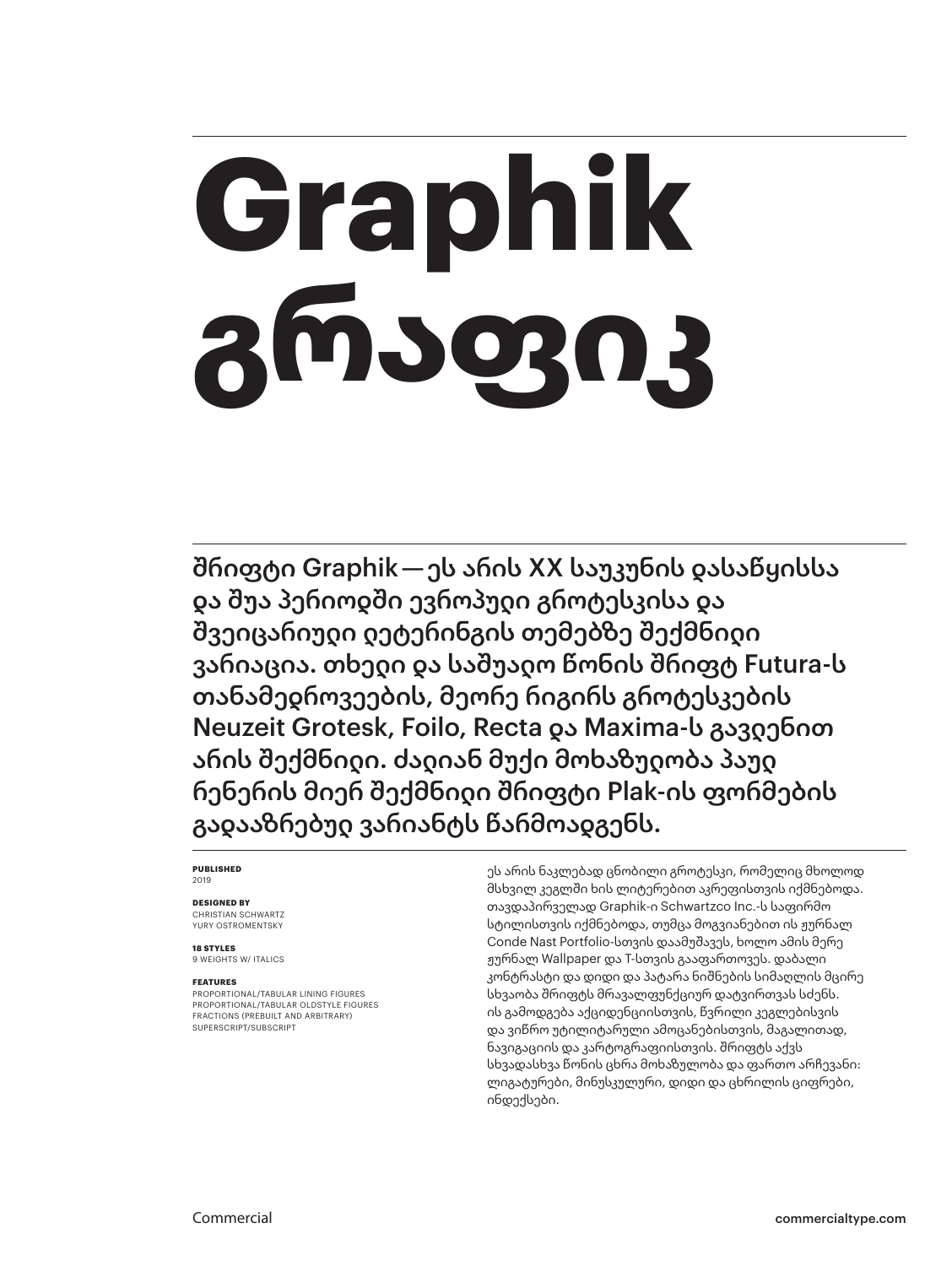Graphik Georgian Thin *Graphik Georgian Thin Italic* Graphik Georgian Extralight *Graphik Georgian Extralight Italic* Graphik Georgian Light *Graphik Georgian Light Italic* Graphik Georgian Regular *Graphik Georgian Regular Italic* Graphik Georgian Medium *Graphik Georgian Medium Italic* **Graphik Georgian Semibold** *Graphik Georgian Semibold Italic* **Graphik Georgian Bold** *Graphik Georgian Bold Italic* Graphik Georgian Black *Graphik Georgian Black Italic* Graphik Georgian Super *Graphik Georgian Super Italic*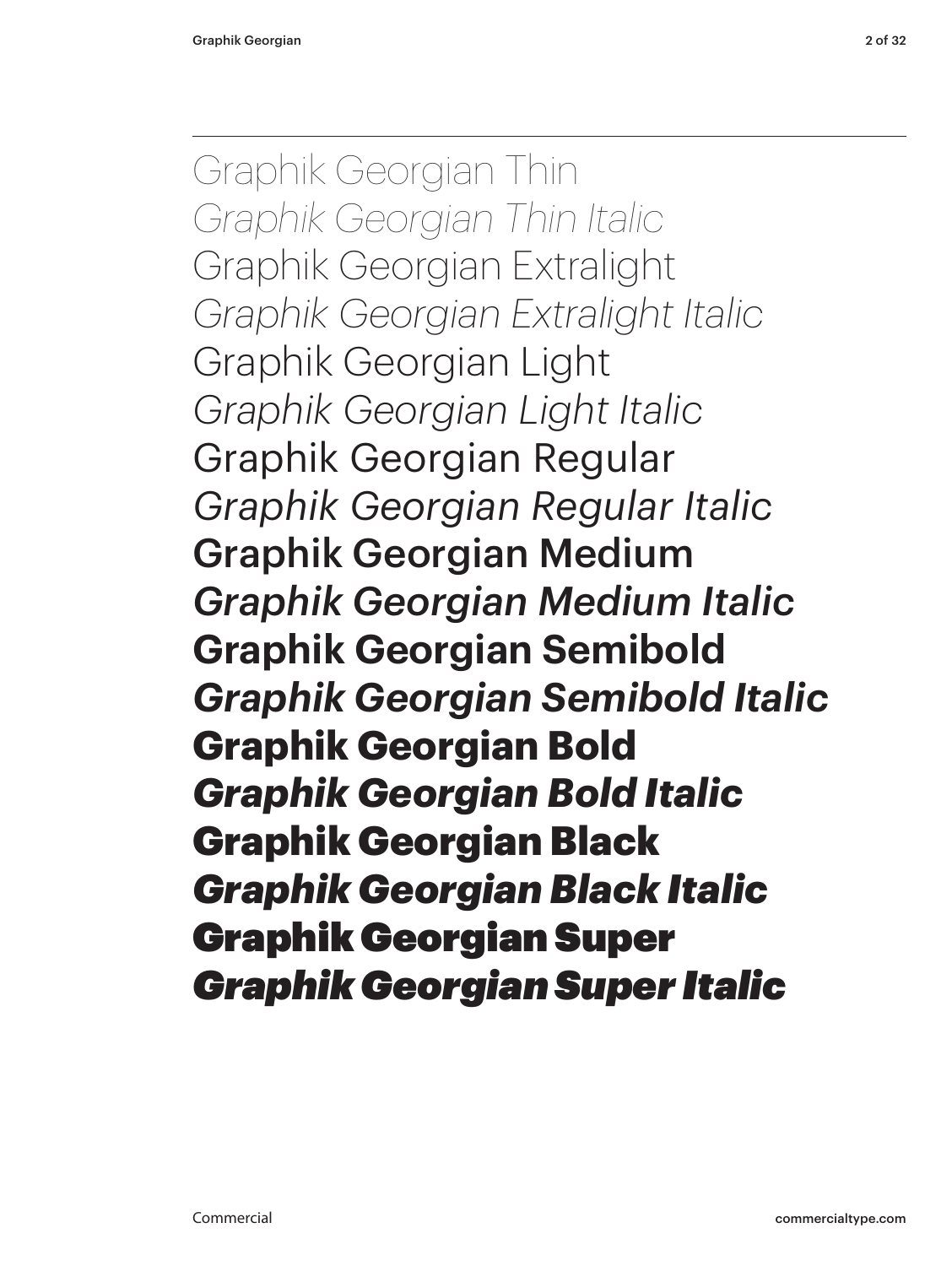

GRAPHIK THIN, 70 PT



GRAPHIK THIN ITALIC, 70 PT [ALTERNATE ლ]

ორგანული მიიღებდნენ GRAPHIK EXTRALIGHT, 70 PT

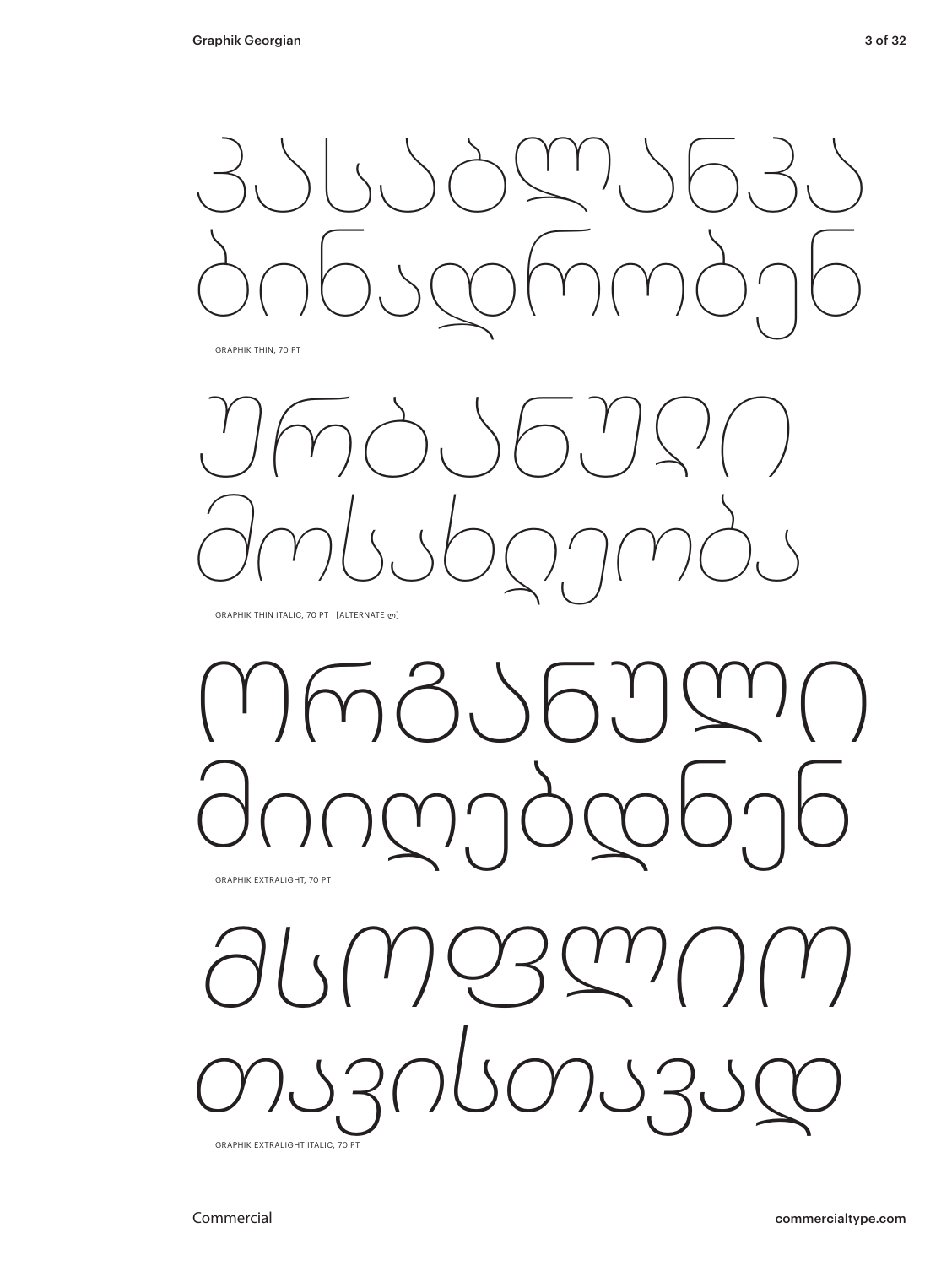# მუდმივად მოსხეპილი *კოლხეთი ამდგარიყო* GRAPHIK MEDIUM, 70 PT

GRAPHIK MEDIUM ITALIC, 70 PT

## **მონარქია სხვადასხვა** GRAPHIK SEMIBOLD, 70 PT

*პანორამა რისთვისაო*

GRAPHIK SEMIBOLD ITALIC, 70 PT [ALTERNATE რ]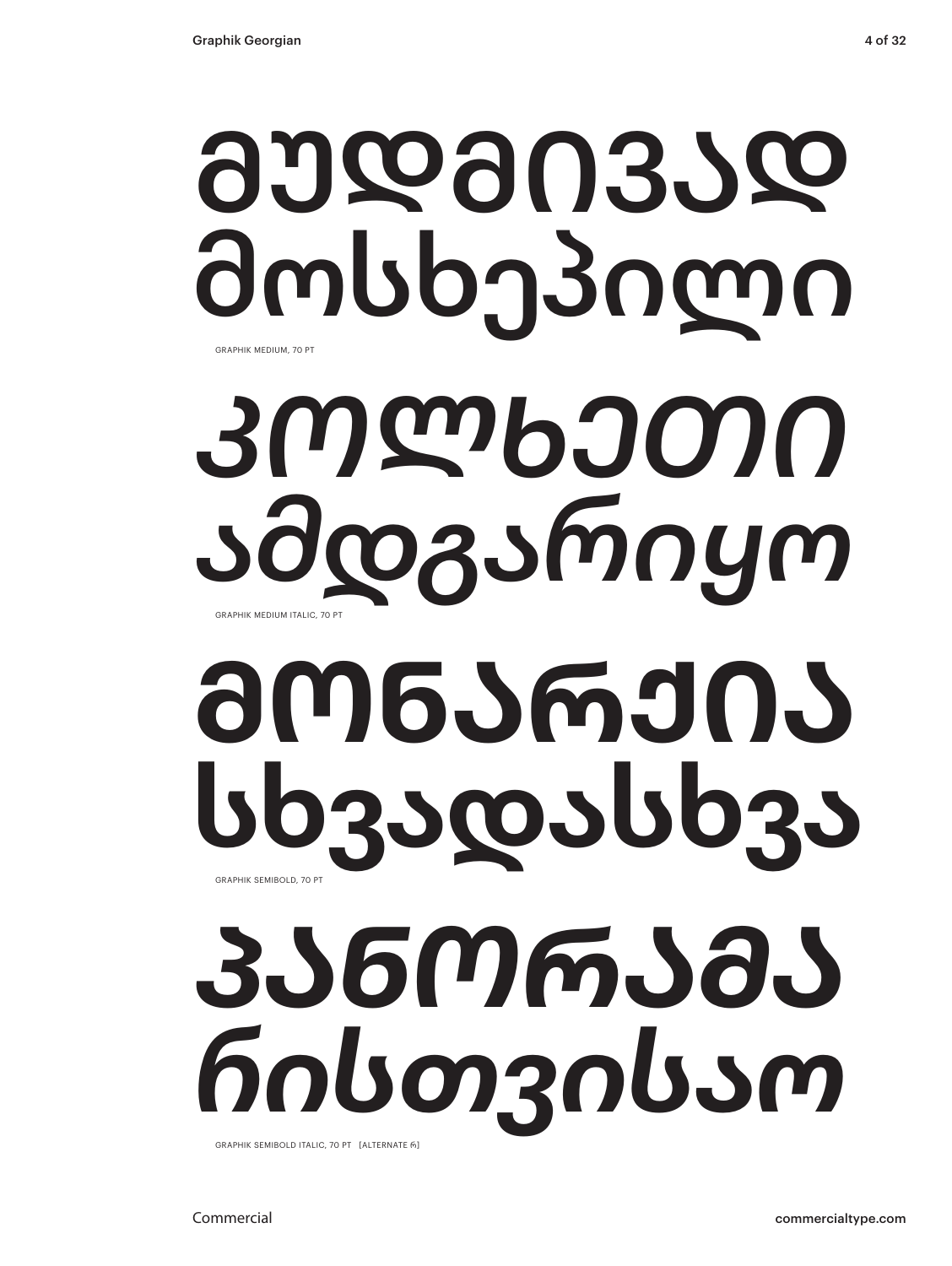

### *ნეკრესის მოვდიოდი* GRAPHIK BOLD ITALIC, 70 PT

### ტახტ-შუა მაგისთანა GRAPHIK BLACK, 70 PT

### *მცირედი საშაქრეში* GRAPHIK BLACK ITALIC, 70 PT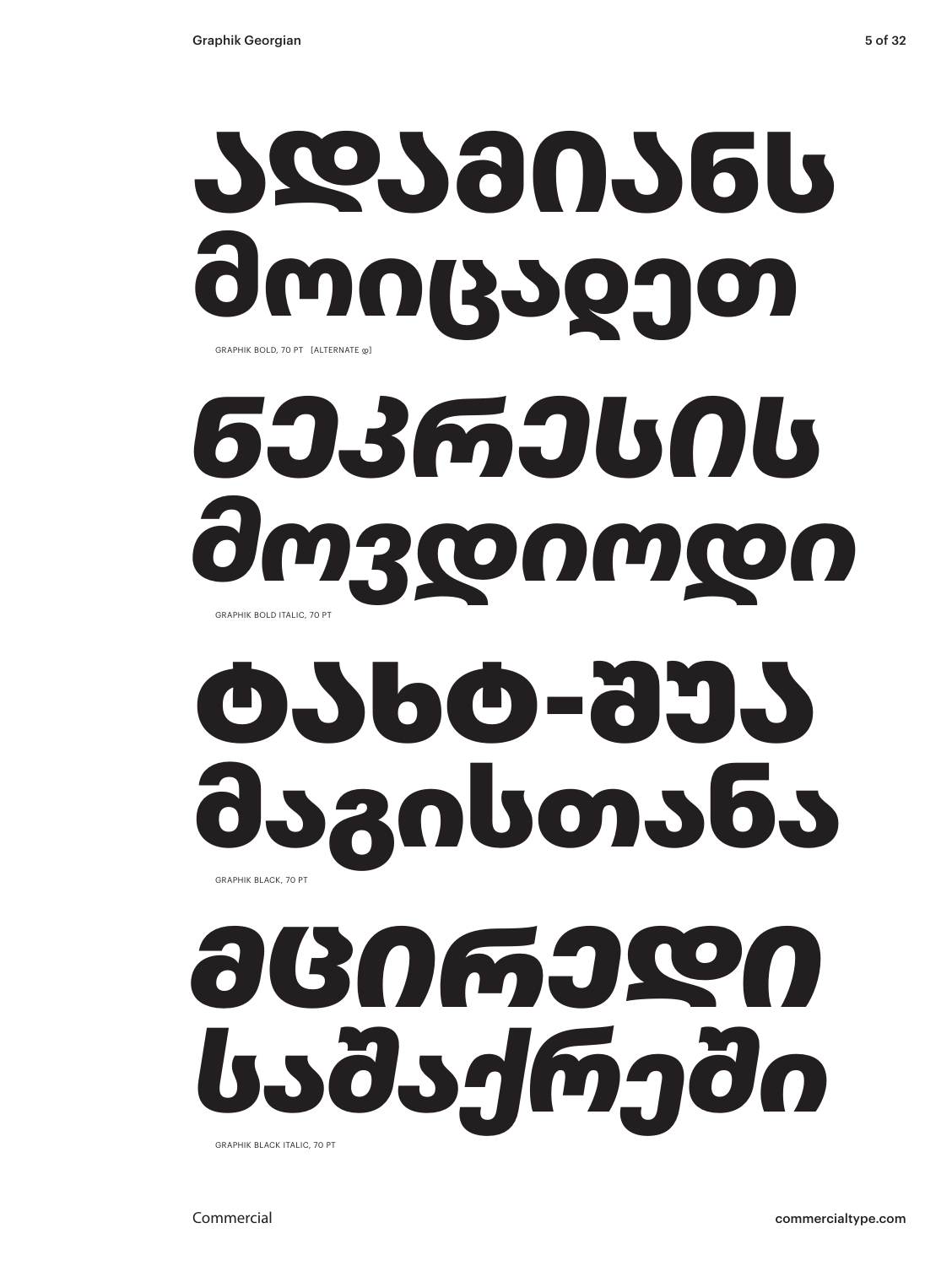

# *სავაჭრო ვარდების*

GRAPHIK SUPER ITALIC, 70 PT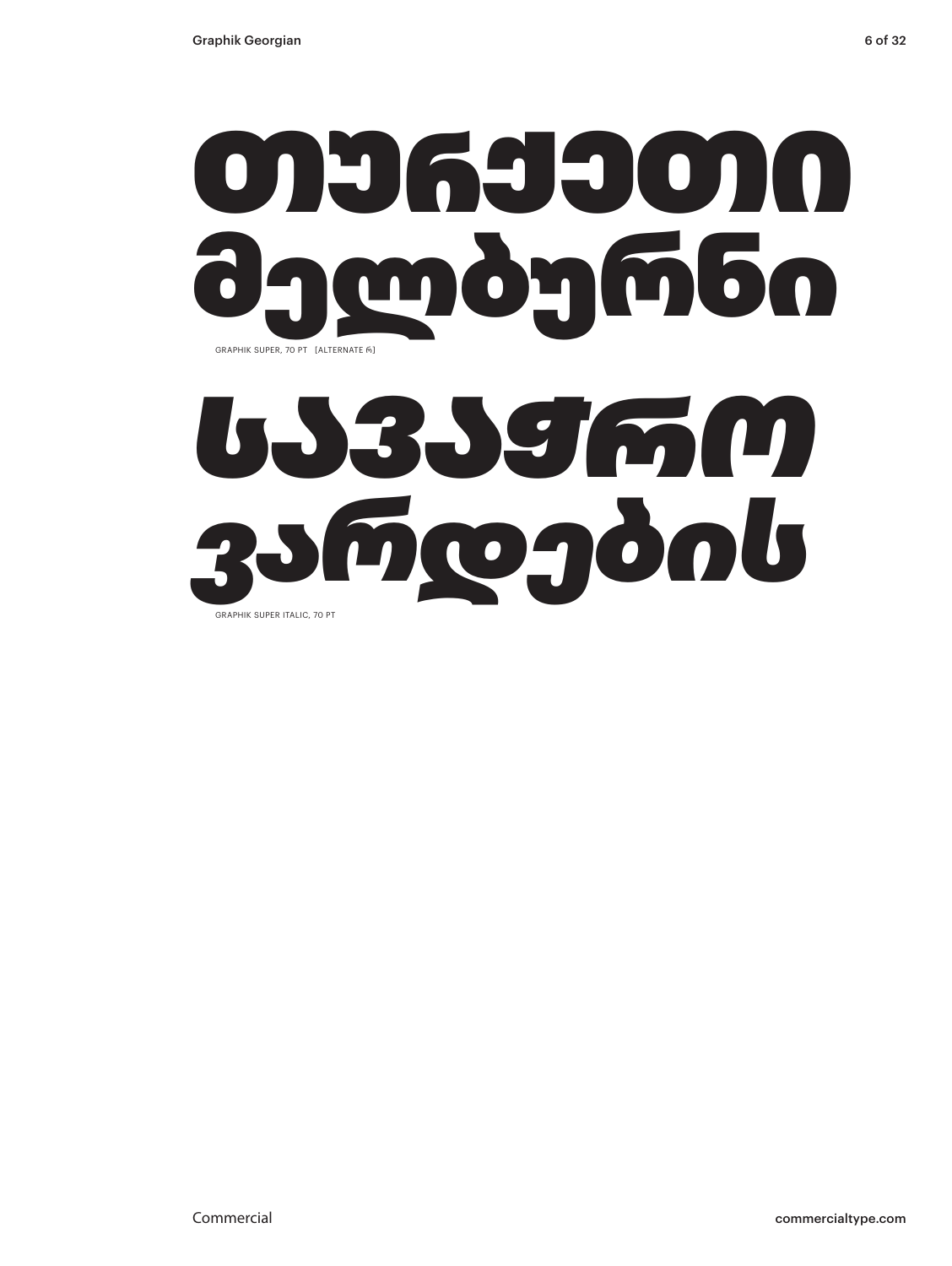

GRAPHIK THIN, THIN ITALIC, 40 PT [ALTERNATE (Φ, რ)

ეჯას ლიშუ̄ნშხუ̂ე ხაზნა ფაქა̈რდოღ აჲჩჷᲓა *ყუ̂იჟდ ედგენე მაგ ეჯიე* GRAPHIK EXTRALIGHT, EXTRALIGHT ITALIC, 40 PT

ახჷნწყო̄რუ̂ე გერმანდ ჰა̈ში ესერ ლექუ̂ისგ *ფართუ̂იკუ̂რე ლიშხბი*

GRAPHIK LIGHT, LIGHT ITALIC, 40 PT

### ყუ̂იჟს ხუ̂იყდიდ ხოჩა ხაჩმუ̄ნდუ̂ნეხ უ̂ორა *ჭინჭრიანი ადგილია*

GRAPHIK REGULAR, REGULAR ITALIC, 40 PT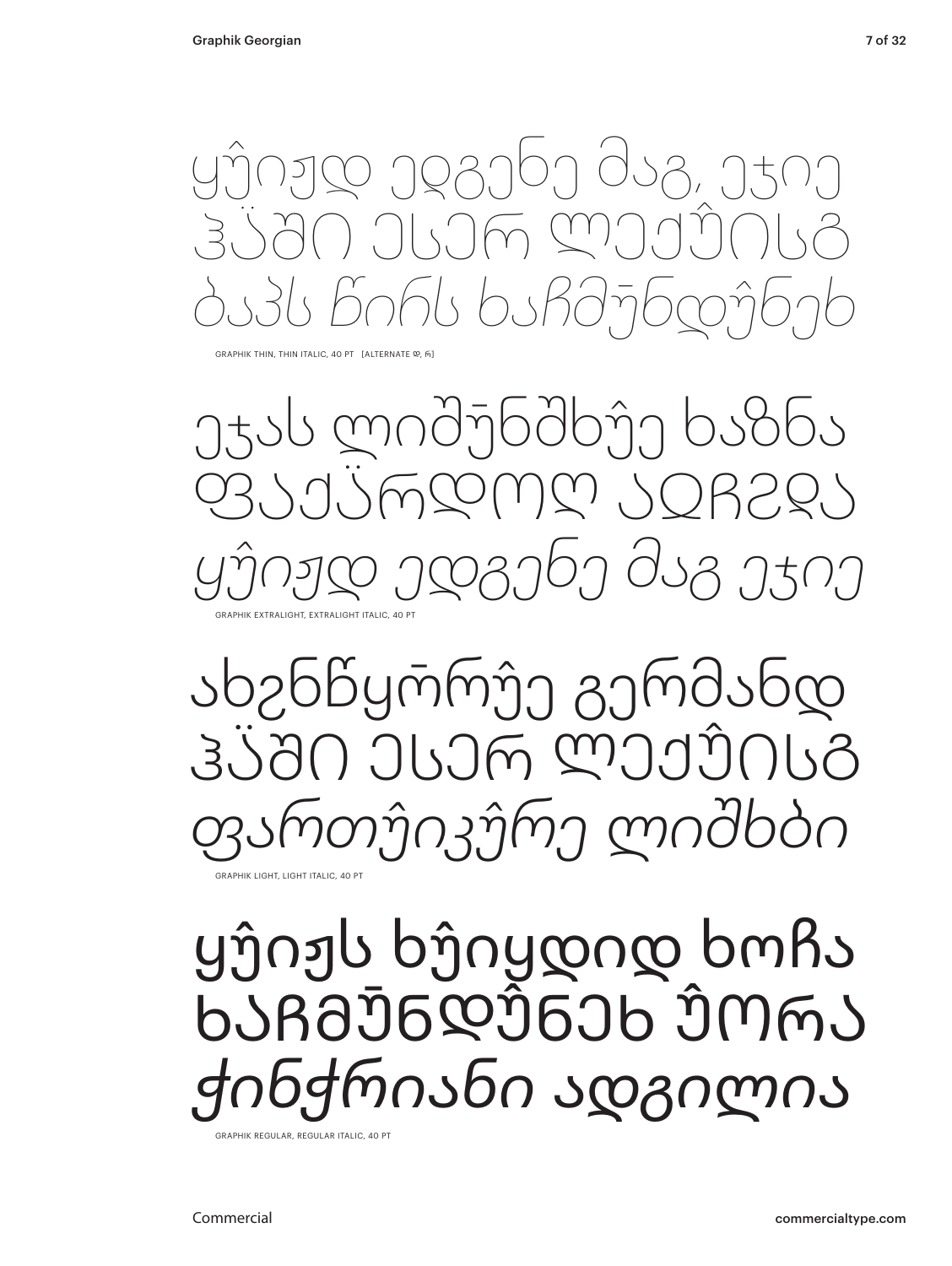GRAPHIK MEDIUM, MEDIUM ITALIC, 40 PT ჭინჭრიანი ადგილია ლიბრელა̈ლდ ეშხუ *ფაქრაუ̂ან, ფაქრეუ̂ან*

### **იმერეთის სამეფოს ოდიშის მთავარი** *სამხრეთით გურიის*

GRAPHIK SEMIBOLD, SEMIBOLD ITALIC, 40 P

### **გიცრა̈რს ხეთხე̄ლიხ ნა̈მზურუნ ყუჟა̈რდ** *გიცრა̈რს ხეთხე̄ლიხ* HIK BOLD, BOLD ITALIC, 40 PT

### ესერ დემეგ ლჷმწენ შესასრულებელი *საძმო, საძმობილო*

GRAPHIK BLACK, BLACK ITALIC, 40 PT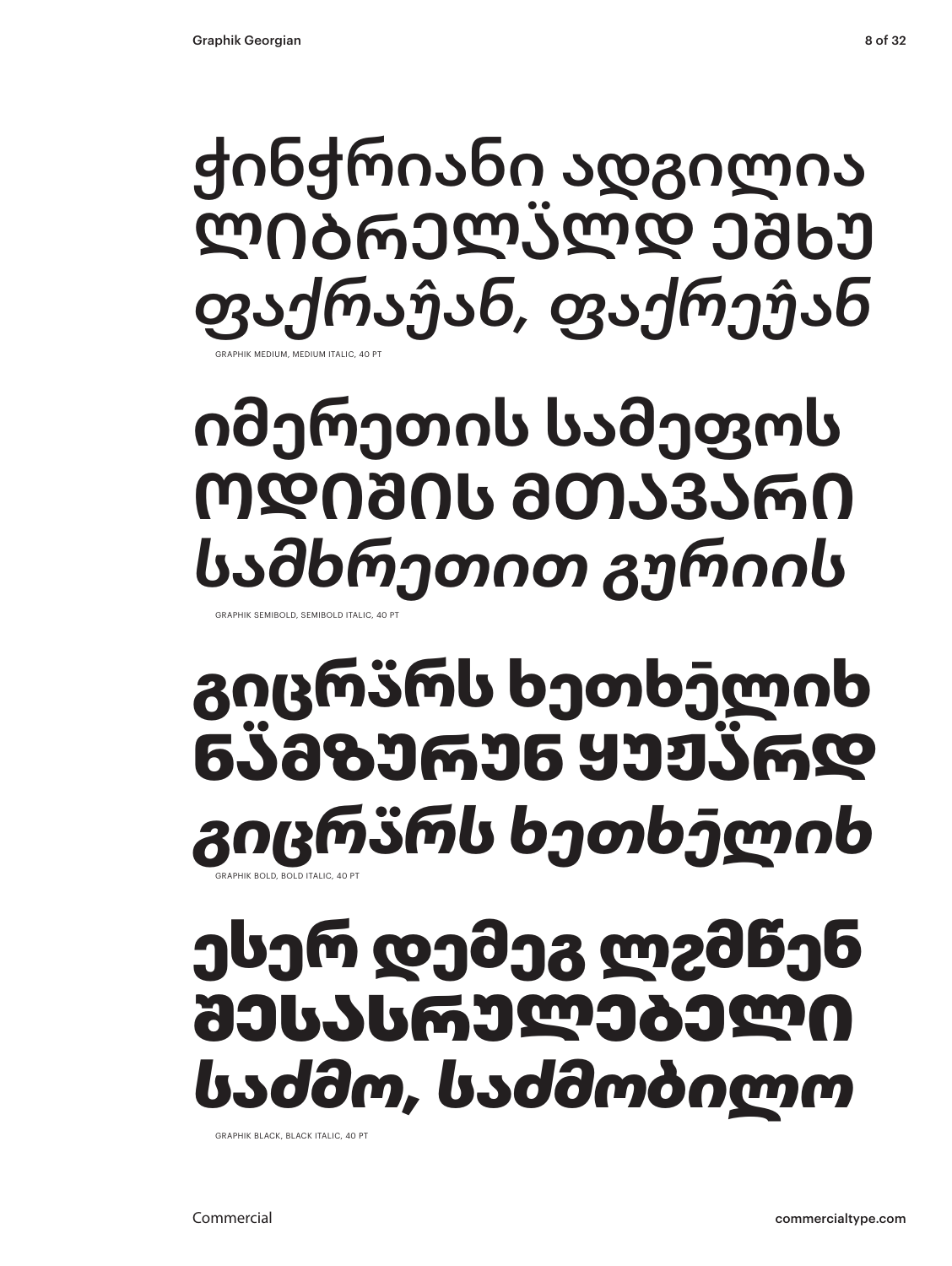### GRAPHIK SUPER, 40 PT ეჯი ე ჩუ ხოდგარე̄ნს ლილთხუ̂მი ჰა̈ში ფაქა̈რდოღ აჲჩჷდა

### *ხაჩმუ̄ნდუ̂ნეხ უ̂ორა ლემჷრხელაისგა ქუ̂ინმეჩდე აშხუმდ*

GRAPHIK SUPER ITALIC, 40 PT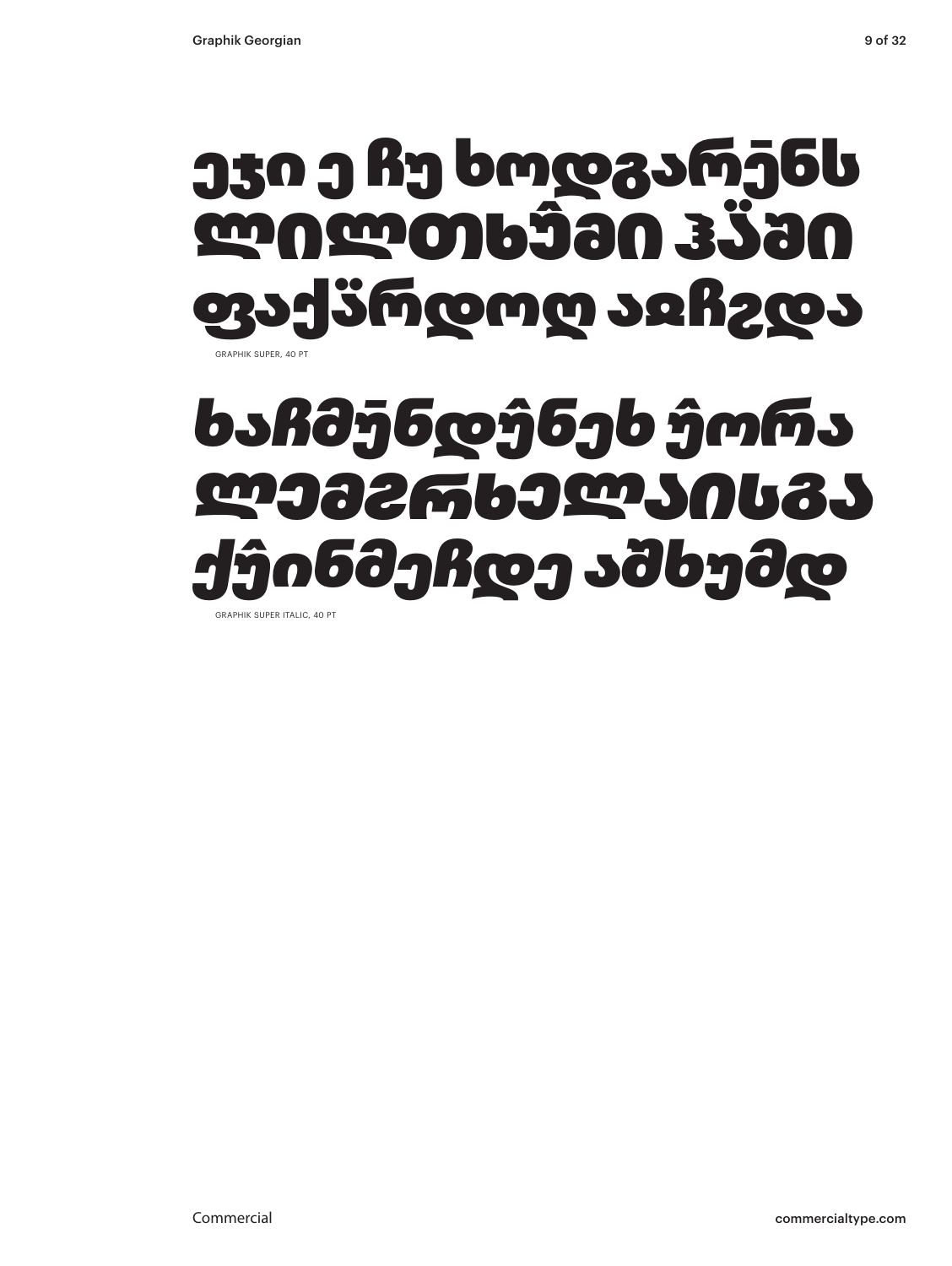არ მიყვარს არც მაგისთანა სიმაღლე მინდვრები და ქედები გოლვას *ისინი სირცხვილად თვლიდნენ, როცა*

GRAPHIK THIN, THIN ITALIC, 25 PT

შეგვიტყვეს, პოლიცია თავს დაგვესხა იმ ენაჩავარდნილმა ადგილმა *განკითხვის დღემ გამოაჩინოს, საით* GRAPHIK EXTRALIGHT, EXTRALIGHT ITALIC, 25 PT [ALTERNATE ლ]

მძულს ქვეყანა და ადამიანი უფრო როცა სიცივე მოდის, მხოლოდ *საუკეთესო დრო არის დღეს და არა* GRAPHIK LIGHT, LIGHT ITALIC, 25 PT

წვრილმანებში თავშეუკავებლობა წყაროდან ჭიქას ნუ წამოიღებ *წვრილმანებში თავშეუკავებლობა* GRAPHIK REGULAR, REGULAR ITALIC, 25 PT

სულ მთლად გადაეჭკნო და ფერი და სხვა ამისთანა და ამაზედ *ქუდი ისე ჩამოფხატოდა თავზედ*

GRAPHIK MEDIUM, MEDIUM ITALIC, 25 PT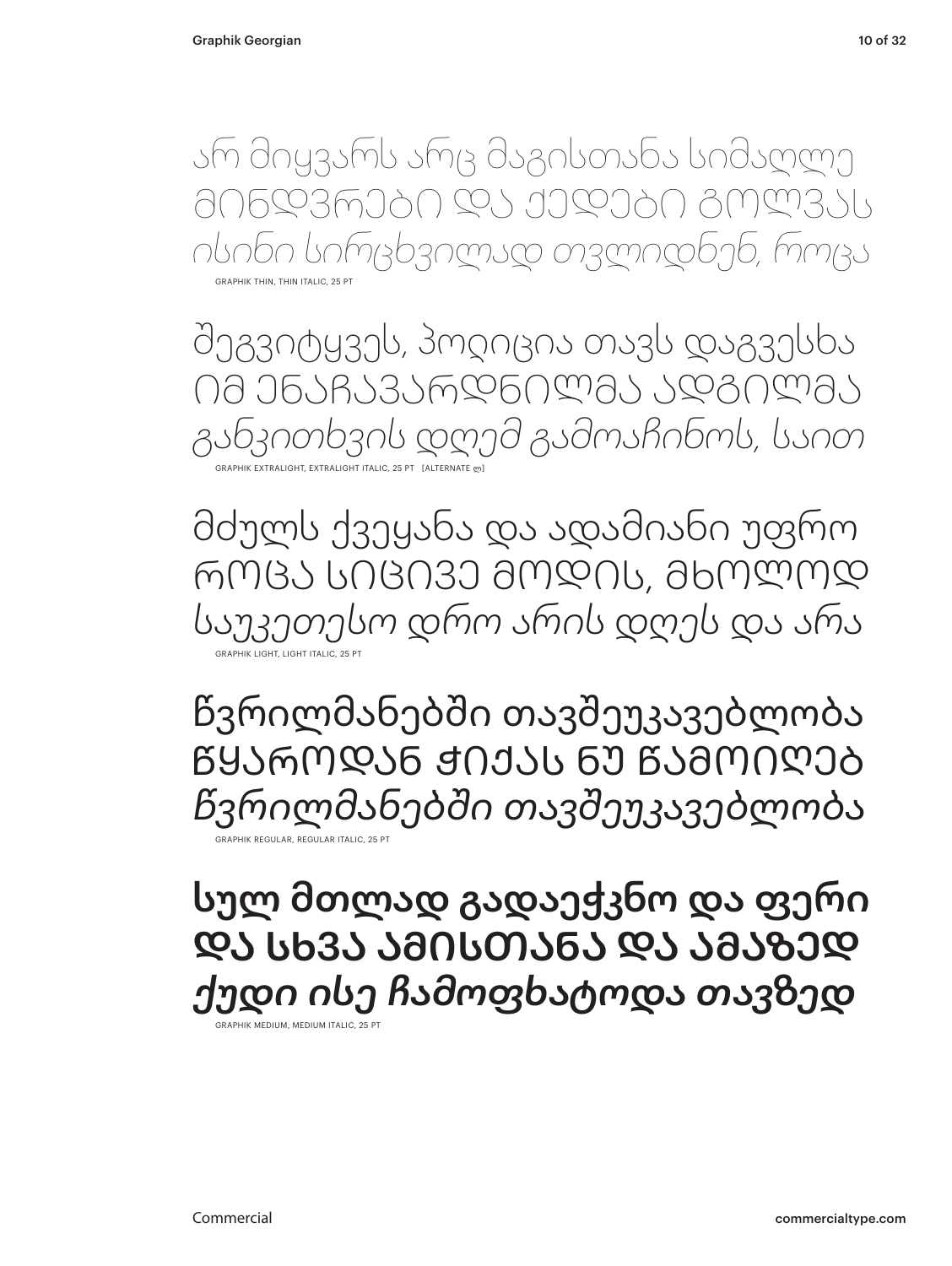**სიმხდალის ყველაზე საზიზღარი ვითომ ეს დღე უკანასკნელია** *ბოლოს მას აღიარებენ, როგორც*

GRAPHIK SEMIBOLD, SEMIBOLD ITALIC

**სიმართლეს ბევრი მომხრე ყავს ერთდროულად იყო ძალიან** *შემდეგ მას უხეშად თელავენ და* **GRAPHIK BOLD, BOLD ITALIC, 25 PT** 

გაათავისუფლო ადამიანი მისი კარგი და ძალიან მდიდარი *იმდენად რთული, რამდენადაც* GRAPHIK BLACK, BLACK ITALIC, 25 PT

### ძველ ხალხს არ უყვარდა ბევრი სიხარულიც და მწუხარებაც *ყველა ჭეშმარიტება გადის სამ*

GRAPHIK SUPER, SUPER ITALIC, 25 P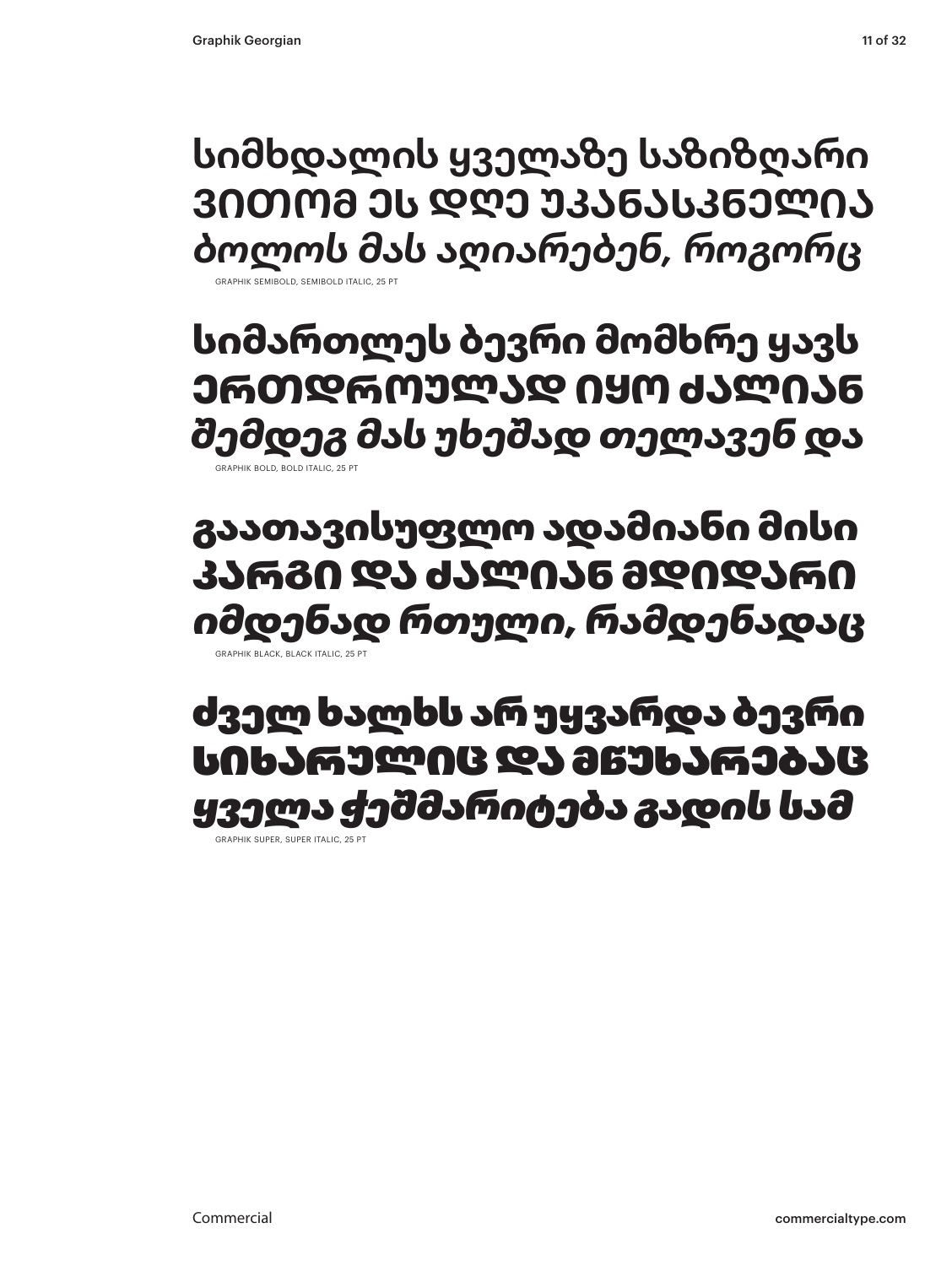გონების თვალწინ წარმომიდგნენ, მაგრამ ვერ გავაჩერე — ერთის სიტყვით, ჩემს ტვინში სრული *ახლა კი, როცა სტანციის ოთახის ტახტზედ ერთი ფიქრი მეორეზედ მეცვლებოდა, ასე რომ 2956* GRAPHIK THIN, THIN ITALIC, 18 PT

ჩემს ქვეყანას და როგორ შემეყრება იგი მე ჩემს სიტყვასაც გავაგებინებ, იმიტომ, რომ შვილის *რას ვეტყვი მე ჩემს ქვეყანას ახალს და რას თვითვეულად, თავისი შესაფერი ადგილი დაიჭირა* GRAPHIK EXTRALIGHT, EXTRALIGHT ITALIC, 18 PT

ამ ყოფაში ვიყავ. ბოლოს ჩემთა ფიქრთა სიტყვა მშობელს ყოველთვის ესმის. მაგრამ ამას *მყინვარი მთელის თავის დიდებულებით ჩემის ქვეყნის გაციებულის გულის გასათბობლად* GRAPHIK LIGHT, LIGHT ITALIC, 18 PT

არ მიყვარს არც მაგისთანა სიმაღლე, 369 მიყვარს თერგის ზარიანი ხუილი, გამალებული *ცისა ლაჟვარდზედ მოჩანდა იგი თეთრად მის მაღალ შუბლსა, მის ყინვით შევერცხლილს* GRAPHIK REGULAR, REGULAR ITALIC, 18 PT

გაჩენილი, რომ მშვიდობიანობა მოაქვს მიმიკრას და ხარბად დამიგდოს ყური, მაგრამ *მრავალნაირი ფიქრები ერთად, რეულად იქნება მე ჩემმა ქვეყანამ ზურგი შემომაქციოს*

GRAPHIK MEDIUM, MEDIUM ITALIC, 18 PT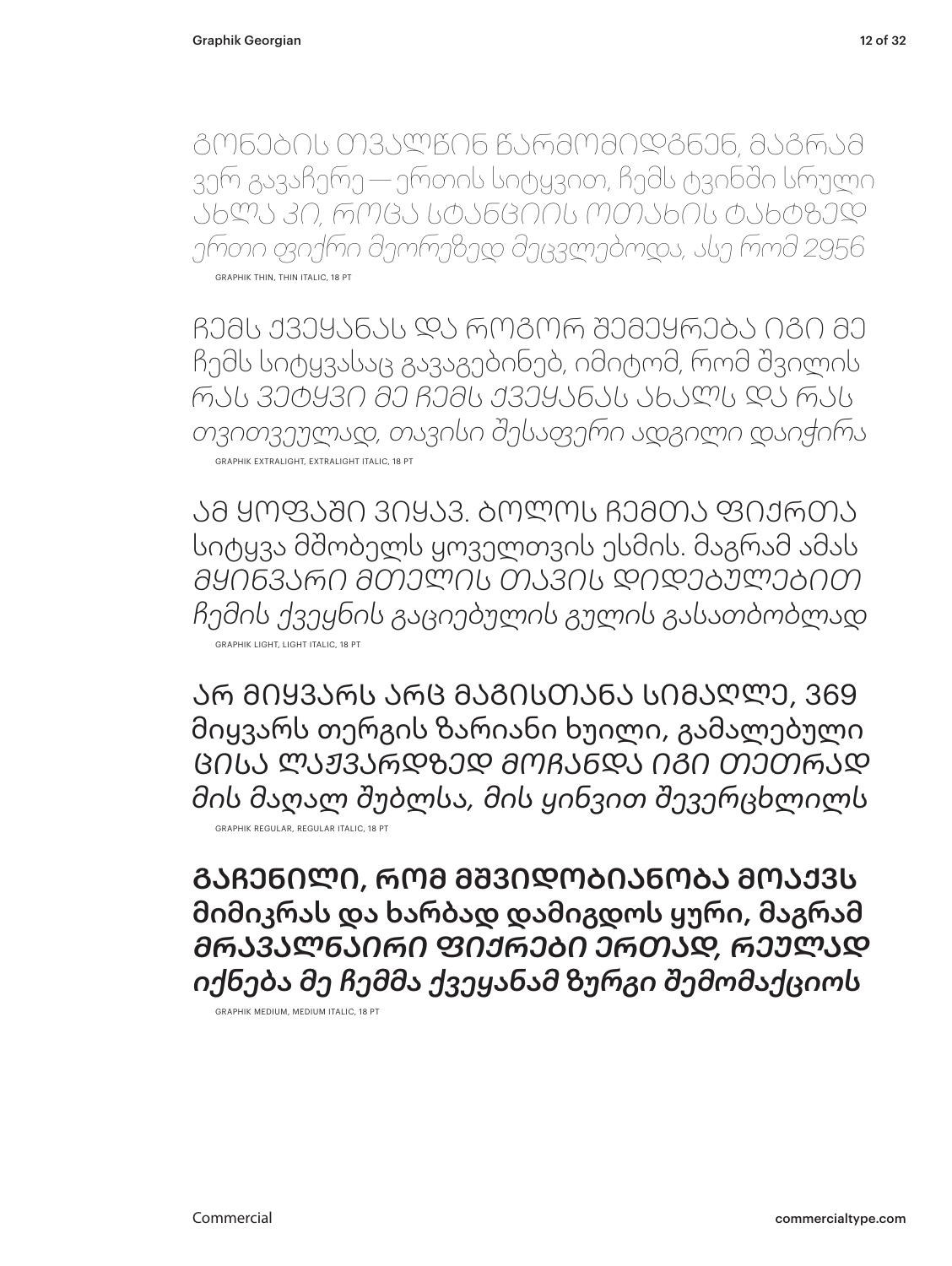**მისწყდა ადამიანის ფეხის ხმა, მისწყდა აბა რად მინდა მისი დიდება? ქვეყნის ყაყანი** *თერგი სახეა ადამიანის გაღვიძებულის ადამიანის მორჭმული ხმაურობა, აღარ ისმის* GRAPHIK SEMIBOLD, SEMIBOLD ITALIC, 18 PT

**ფოთლებ და ბუჩქებ შუა გამოჩნდა 1785 ერთი დიდი სკივრიცა სდგას მეორე კუთხეში** *ხმაგაკმენდილ ტყეში ხის ძირას ჯდომა ქვეყანაში ცხოვრებისა, მაგრამ რა გაეწყობა?*

GRAPHIK BOLD, BOLD ITALIC, 18 PT

ლამაზი და ამაყი, უკან მოჰყეფს ნაგეში პირველი ათაბაგი იყო, რომელმაც ომი გააჩაღა *თუ ბაგრატი გიოᲠგი მეფეს აუჯანყდება მომზადება იმერეთის სამეფოს გასაუქმებლად*

GRAPHIK BLACK, BLACK ITALIC, 18 PT [ALTERNATE დ, ლ, რ]

არის რაღაცა მოუწყინარი სიამოვნება ეტყობოდათ ზედ, რომ ამათ პატრონს ბევრი *არის რაღაცა მოუწყინარი სიამოვნება ერთ მშვენიერს ზაფხულის დილას ვახსენე* 

GRAPHIK SUPER, SUPER ITALIC, 18 PT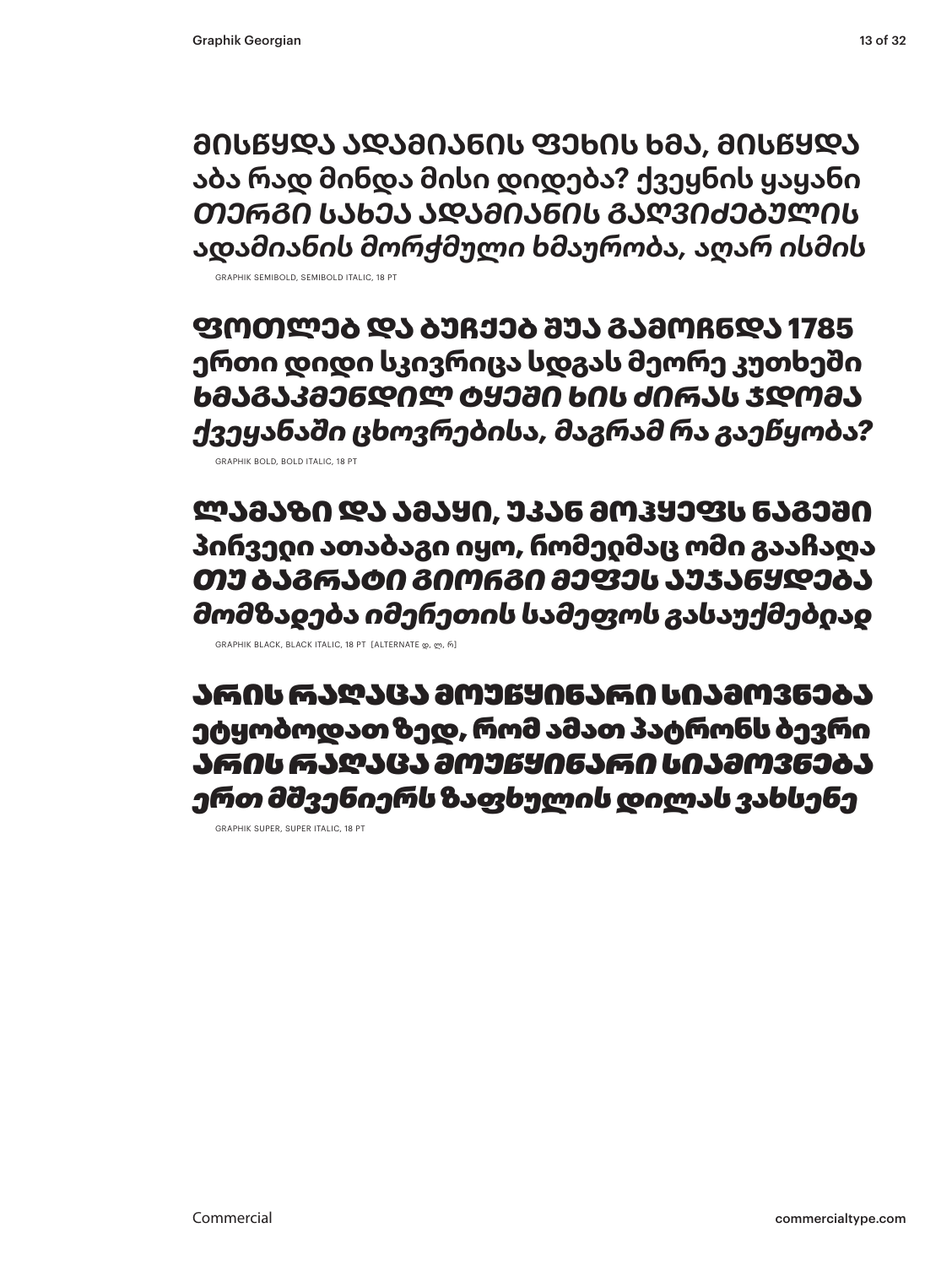მაშინ ჰნახავთ, რომ ერთს მშვენიერ დღეს სეირნობა გაიმართება დარბაზის მოწყობილობისათვის რომ თვალი კარგად *ამბობდნენ, რომ ოთარაანთ ქვრივი, — რაც უნდა მდარე მოსავალი* GRAPHIK THIN, THIN ITALIC, 14 PT

ამის გამო კაცი უნებურად თვალს მოარიდებდა პირველ თვალის თვალთა მეტყველების ჭექას აძლიერებდა გადაბმული *კუპრსავით შავი და კარგად დაკოკრებული წვერ-ულვაში ლამაზად* GRAPHIK EXTRALIGHT, EXTRALIGHT ITALIC, 14 PT

ამაში ინახავდა ფოსტის ფულსა და საბეგროსას, თუ ვინიცობაა ეტყობა ძველი ნაკეთობაა, იმიტომ, რომ წინა-პირზედ *ტანადაც ერთი ბრგე კაცი იყო, მარჯვედ მოყვანილი და კარგად* GRAPHIK LIGHT, LIGHT ITALIC, 14 PT

როცა შეაბეს და წინა-მეურმემ შოლტი გამართა, რომ ხარებს იმ დღეს, რა დღიდამაც ვიწყებთ ჩვენს ამბავს, ასეთი *აიშალნენ მეურმეები თვალების ფშვნეტითა; პირზედ წყალი* GRAPHIK REGULAR, REGULAR ITALIC, 14 PT

ამ სახლის, ანუ როგორც თითონ ოთარაანთ ქვრივი ეძახდა თვალი ზედ დაგრჩებოდათ, ისე უხდებოდა ღიმილი *ხოლო რამდენსაც უფრო დააკვირდებოდით მის პირისახეს* GRAPHIK MEDIUM, MEDIUM ITALIC, 14 PT

**ეტყობა ერთს დროს ლურჯად ყოფილა შეღებილი და ეხლა აპატიებდა და ვენახიც კარგს მოსავალს იძლევოდა** *ხევში წყალი გოლვისაგან ისე მილეულიყო, რომ ძლივსღა* GRAPHIK SEMIBOLD, SEMIBOLD ITALIC, 14 PT

**როგორ მოგწონთ ჩემი აზრი? იაფი და ქურდობის უებარი ერთხელ-ჯერ გიორგი ათი-თორმეტი წლისა ძლივ** *გამოსაკვებად ზამთარში: ეშინოდათ თოვლს არ მოესწრო* GRAPHIK BOLD, BOLD ITALIC, 14 PT

პირველი იმისთანა იერის ყმაწვილი იყო, რომ კაი 89723 ითმენსო და თავისთავს ძალას ატანსო, შინაგანი *ქუდი ისე ჩამოფხატოდა თავზედ, რომ ცხადი იყო, ქუდის* GRAPHIK BLACK, BLACK ITALIC, 14 PT

ტახტების თავზედ თითო ბაცანკალი, ანუ როგორც ზოგან იქნებოდა, მეორე ან თოთხმეტისა, ან ხუთმეტისა *მზე გადიხარა: თბილმა შეგუბებულმა ჰაერმა მოძრაობა*

GRAPHIK SUPER, SUPER ITALIC, 14 PT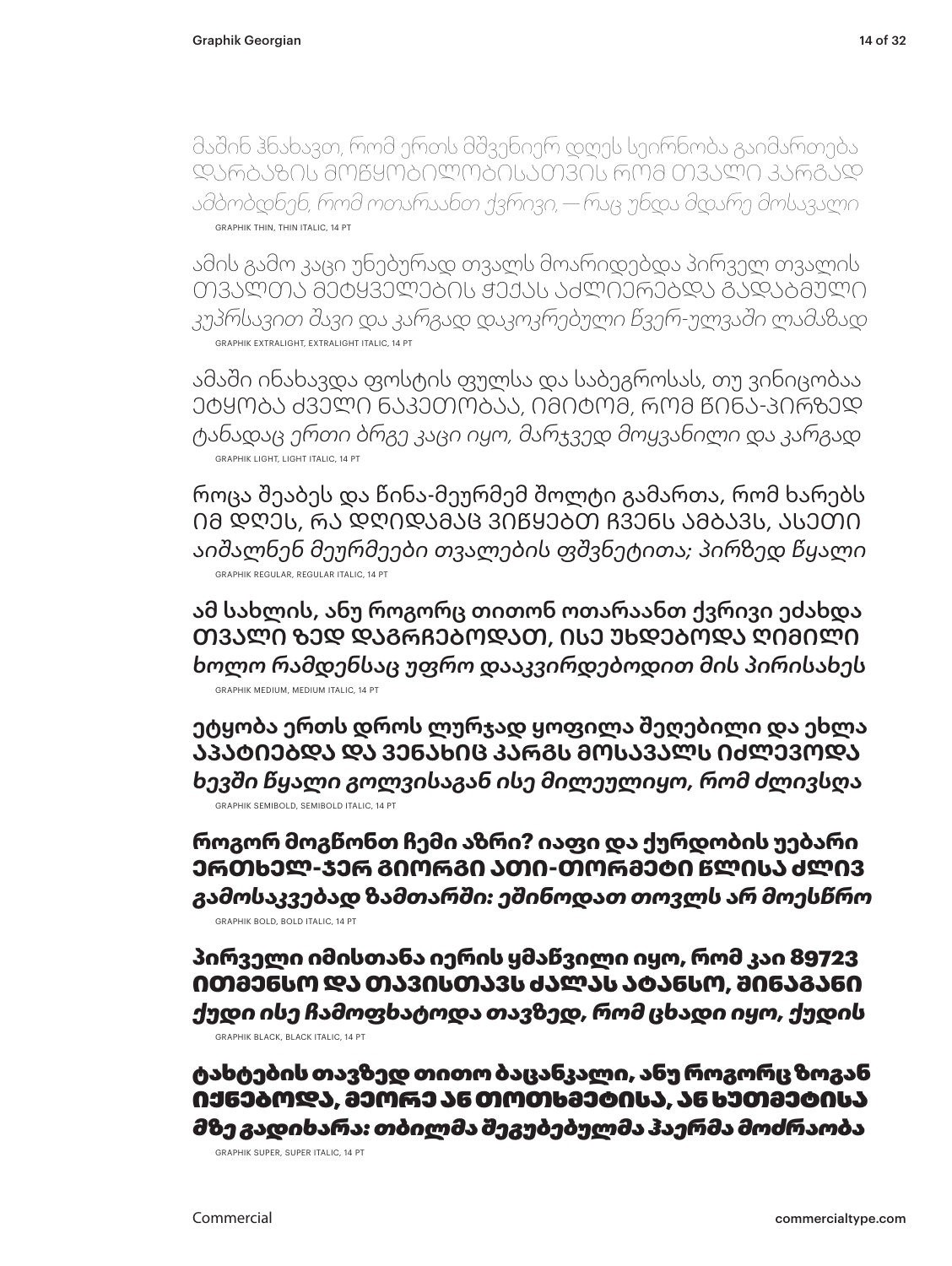

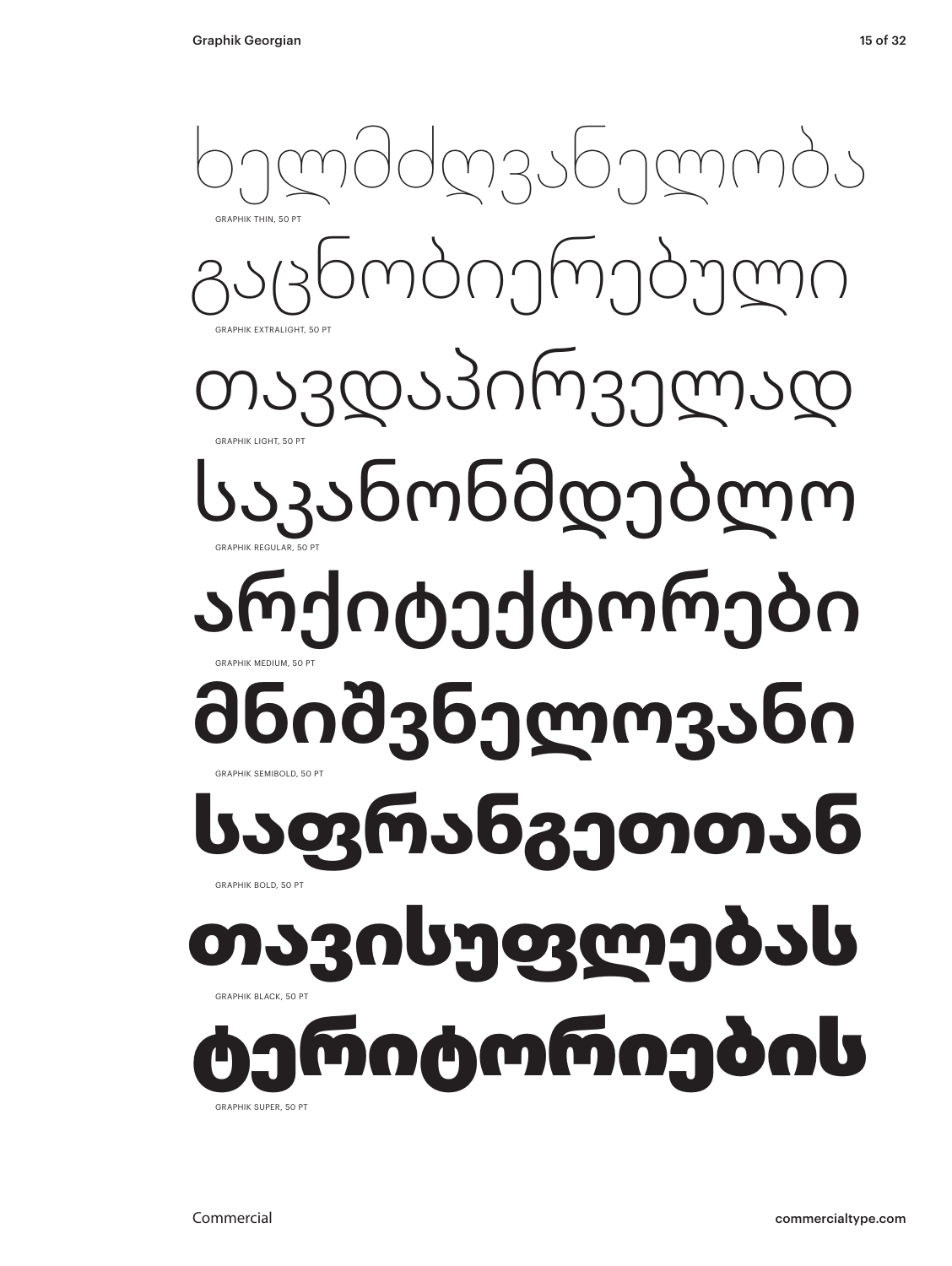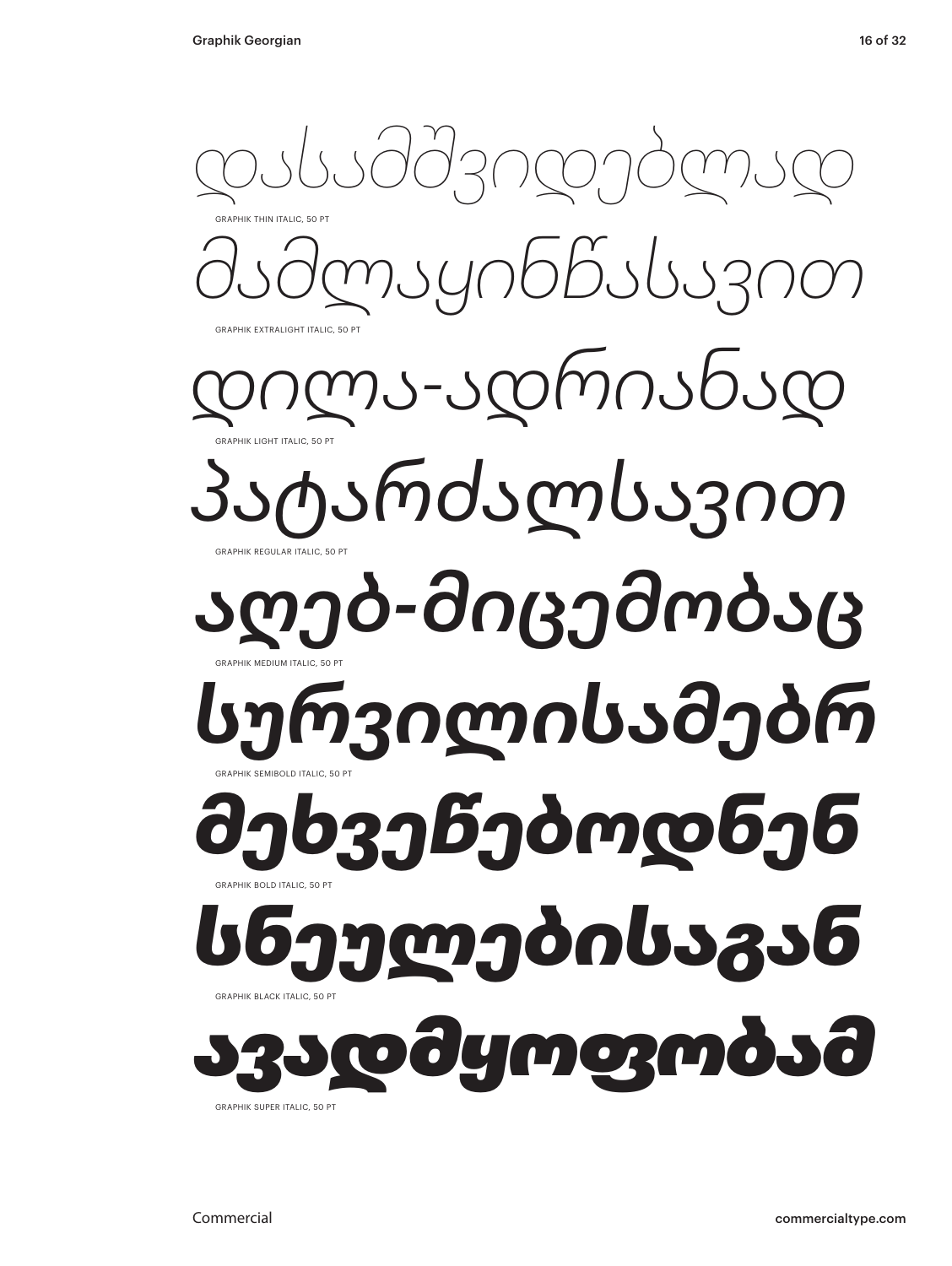GRAPHIK LIGHT, LIGHT ITALIC, MEDIUM, 16/20 PT

LIGHT ALL CAPS LIGHT ITALIC MEDIUM ასწლიანი ომის 2019 მთავარი მიზეზი იყო ბრძოლა საფრანგეთის მიწებისათვის, რომლებიც ინგლისის მეფეებს ეპყრათ ჰენრი II პლანტაგენეტების დროიდან. ამ მიწებისათვის რამდენიმეჯერ წამოწყებული ომი XII–XIII საუკუნეები დასრულდა პარიზის ზავით, რომლის ძალით ინგლისმა შეინარჩუნა მხოლოდ აკვიტანია. დავა ამ სამფლობელოებისათვის დროდადრო იწვევდა *კონფლიქტებს*. ამას ემატებოდა ინგლის-საფრანგეთის უთანხმოება შოტლანდიის, ბრეტანის და, განსაკუთრებით, მდიდარი, შალის მრეწველობით განთქმული, ფლანდრიის გამო, რომელიც პოლიტიკურად დაკავშირებული იყო საფრანგეთთან, ხოლო ეკონომიურად დამოკიდებული იყო ინგლისის მატყლის იმპორტზე. ინგლისის მეფემ ისარგებლა ფლანდრიელი ხელოსნების ბრძოლით (ი. არტეველდეს მეთაურობით) და ფლანდრია ინგლისის ძლიერ მოკავშირედ აქცია. ასწლიანი ომის უშუალო მიზეზად იქცა საფრანგეთის ტახტის მემკვიდრეობის საკითხი. ფილიპ IV ლამაზის უმცროსი შვილის შარლ IV-ის სიკვდილით 1328 კაპეტინგების დინასტია შეწყდა. ფრანგმა დიდკაცებმა უარყვეს ფილიპ IV-ის ასულის იზაბელას ვაჟის — *ინგლისის მეფის ედუარდ III-ის* პრეტენზია და გაამეფეს ფილპ IV-ის ძმისწული, ფილიპ VI ვალუა. ედუარდ III-მ თავდაპირველად ცნო ფილიპი

PROPORTIONAL LINING FIGURES

LIGHT

MEDIUM

PROPORTIONAL OLDSTYLE FIGURES

LIGHT ITALIC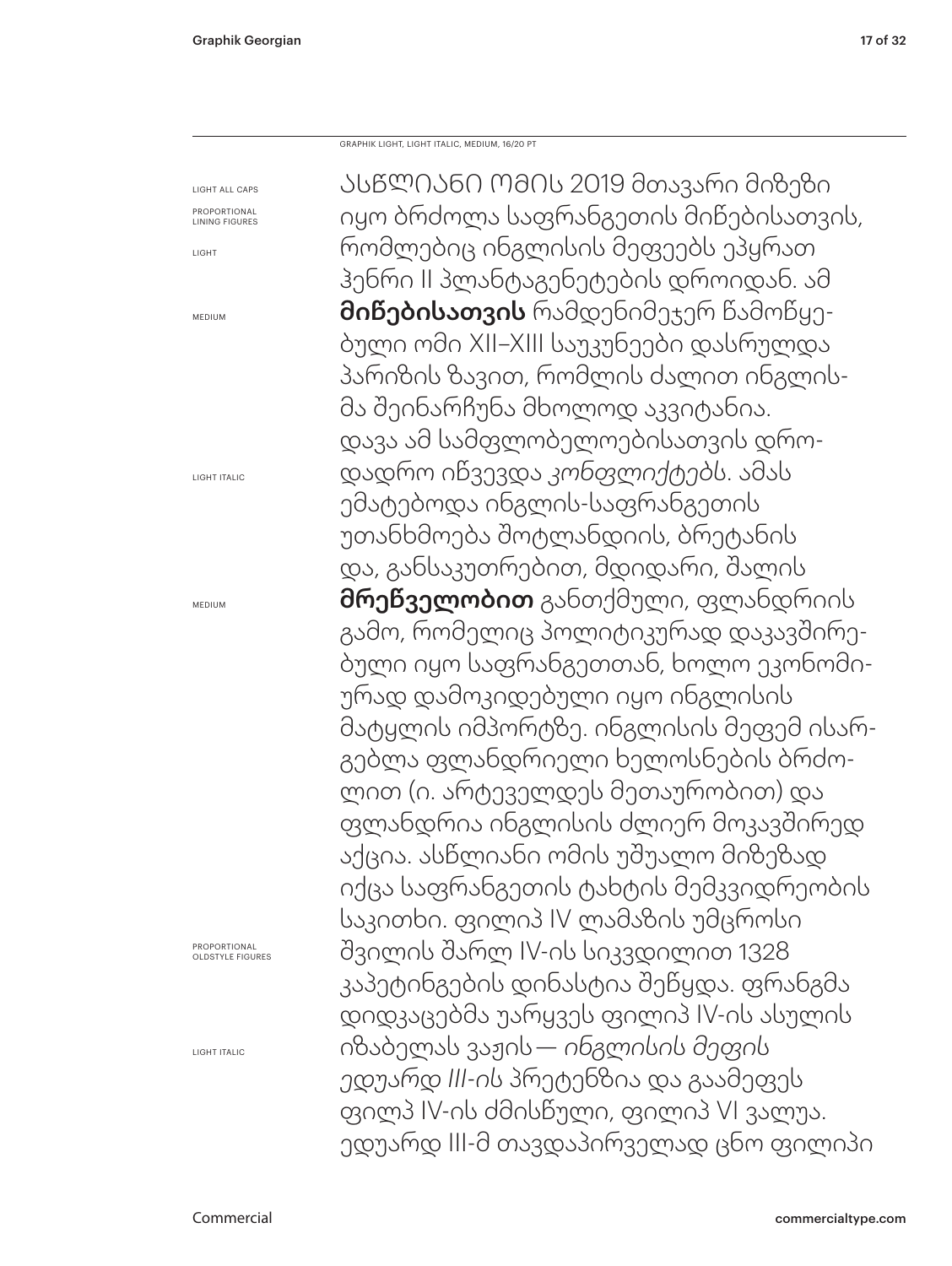GRAPHIK REGULAR, REGULAR ITALIC, SEMIBOLD, 16/20 PT

REGULAR ALL CAPS PROPORTIONAL

LINING FIGURES REGULAR

SEMIBOLD

REGULAR ITALIC

SEMIROLD

PROPORTIONAL OLDSTYLE FIGURES

REGULAR ITALIC

ასწლიანი ომის 2019 მთავარი მიზეზი იყო ბრძოლა საფრანგეთის მიწებისათვის, რომლებიც ინგლისის მეფეებს ეპყრათ ჰენრი II პლანტაგენეტების დროიდან. ამ მიწებისათვის რამდენიმეჯერ წამოწყებული ომი XII–XIII საუკუნეები დასრულდა პარიზის ზავით, რომლის ძალით ინგლისმა შეინარჩუნა მხოლოდ აკვიტანია. დავა ამ სამფლობელოებისათვის დროდადრო იწვევდა *კონფლიქტებს*. ამას ემატებოდა ინგლის-საფრანგეთის უთანხმოება შოტლანდიის, ბრეტანის და, განსაკუთრებით, მდიდარი, შალის **მრეწველობით** განთქმული, ფლანდრიის გამო, რომელიც პოლიტიკურად დაკავშირებული იყო საფრანგეთთან, ხოლო ეკონომიურად დამოკიდებული იყო ინგლისის მატყლის იმპორტზე. ინგლისის მეფემ ისარგებლა ფლანდრიელი ხელოსნების ბრძოლით (ი. არტეველდეს მეთაურობით) და ფლანდრია ინგლისის ძლიერ მოკავშირედ აქცია. ასწლიანი ომის უშუალო მიზეზად იქცა საფრანგეთის ტახტის მემკვიდრეობის საკითხი. ფილიპ IV ლამაზის უმცროსი შვილის შარლ IV-ის სიკვდილით 1328 კაპეტინგების დინასტია შეწყდა. ფრანგმა დიდკაცებმა უარყვეს ფილიპ IV-ის ასულის იზაბელას ვაჟის — *ინგლისის მეფის ედუარდ III-ის* პრეტენზია და გაამეფეს ფილპ IV-ის ძმისწული, ფილიპ VI ვალუა. ედუარდ III-მ თავდაპირველად ცნო ფილიპი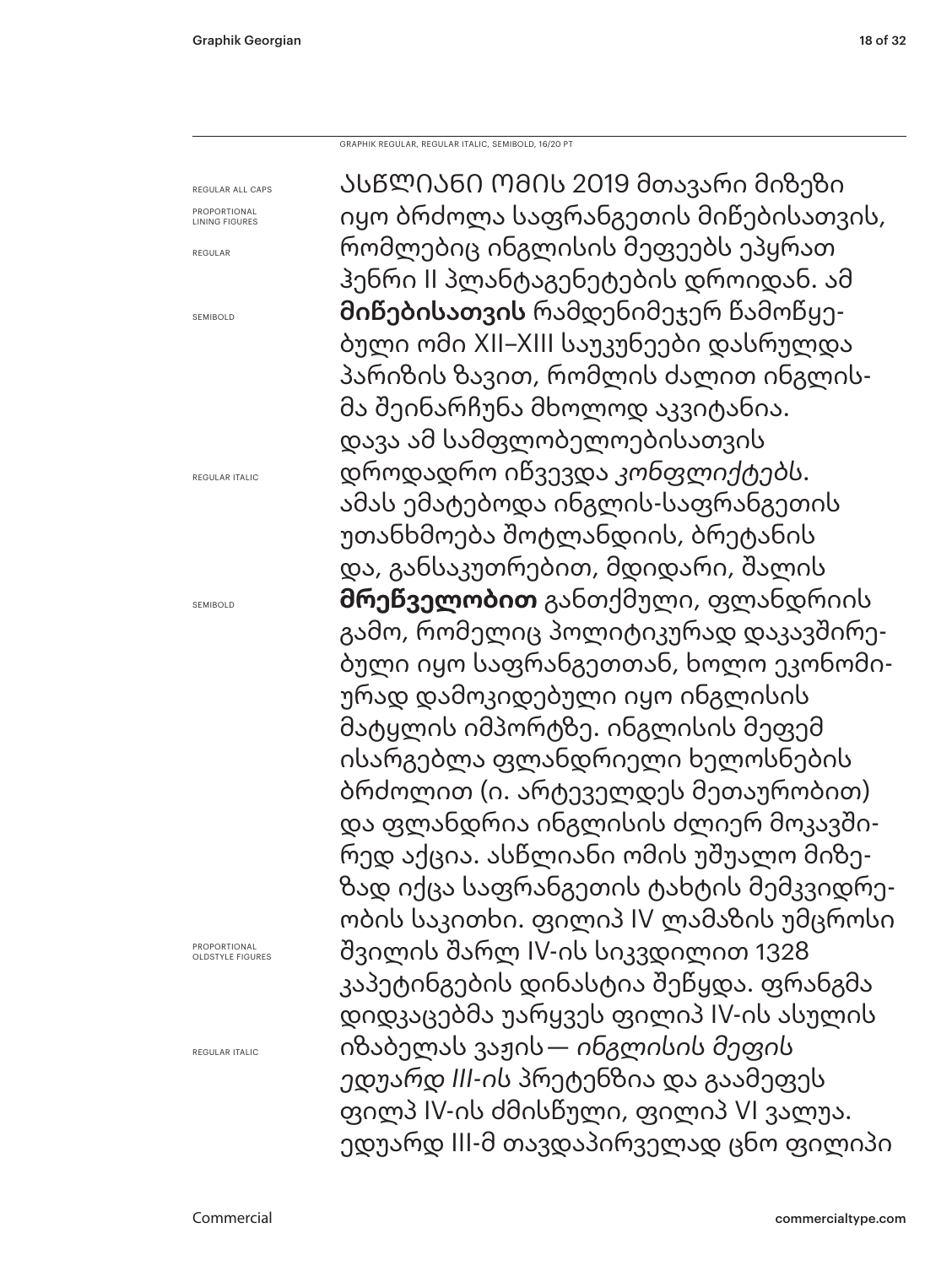GRAPHIK MEDIUM, MEDIUM ITALIC, BOLD, 16/20 PT

MEDIUM ALL CAPS PROPORTIONAL LINING FIGURES

MEDIUM

BOLD

MEDIUM ITALIC

BOLD

PROPORTIONAL OLDSTYLE FIGURES

MEDIUM ITALIC

ასწლიანი ომის 2019 მთავარი მიზეზი იყო ბრძოლა საფრანგეთის მიწებისათვის, რომლებიც ინგლისის მეფეებს ეპყრათ ჰენრი II პლანტაგენეტების დროიდან. ამ **მიწებისათვის** რამდენიმეჯერ წამოწყებული ომი XII–XIII საუკუნეები დასრულდა პარიზის ზავით, რომლის ძალით ინგლისმა შეინარჩუნა მხოლოდ აკვიტანია. დავა ამ სამფლობელოებისათვის დროდადრო იწვევდა *კონფლიქტებს*. ამას ემატებოდა ინგლის-საფრანგეთის უთანხმოება შოტლანდიის, ბრეტანის და, განსაკუთრებით, მდიდარი, შალის **მრეწველობით** განთქმული, ფლანდრიის გამო, რომელიც პოლიტიკურად დაკავშირებული იყო საფრანგეთთან, ხოლო ეკონომიურად დამოკიდებული იყო ინგლისის მატყლის იმპორტზე. ინგლისის მეფემ ისარგებლა ფლანდრიელი ხელოსნების ბრძოლით (ი. არტეველდეს მეთაურობით) და ფლანდრია ინგლისის ძლიერ მოკავშირედ აქცია. ასწლიანი ომის უშუალო მიზეზად იქცა საფრანგეთის ტახტის მემკვიდრეობის საკითხი. ფილიპ IV ლამაზის უმცროსი შვილის შარლ IV-ის სიკვდილით 1328 კაპეტინგების დინასტია შეწყდა. ფრანგმა დიდკაცებმა უარყვეს ფილიპ IV-ის ასულის იზაბელას ვაჟის — *ინგლისის მეფის ედუარდ III-ის* პრეტენზია და გაამეფეს ფილპ IV-ის ძმისწული, ფილიპ VI ვალუა. ედუარდ III-მ თავდაპირველად ცნო ფილიპი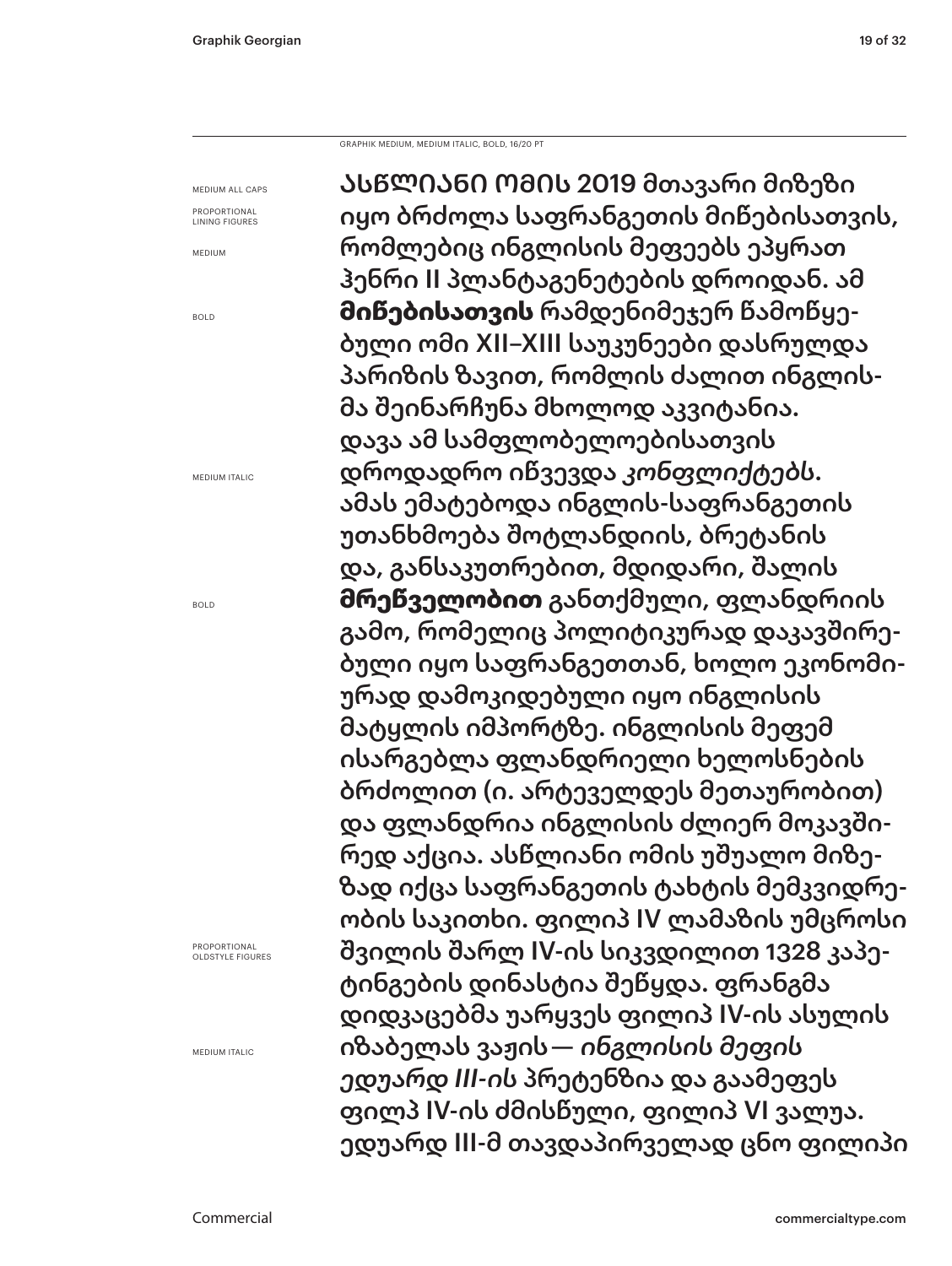GRAPHIK REGULAR, REGULAR ITALIC, SEMIBOLD, 10/13 PT GRAPHIK MEDIUM, MEDIUM, MEDIUM ITALIC, BOLD, 10/13 PT

დასავლეთის ფილოსოფიურ აზროვნებაში სოკრატეს უმნიშვნელოვანესი შენატანი გამოკითხვის მისეული დიალოგიკური მეთოდია, ცნობილი, როგორც სოკრატესეული მეთოდი, რომელსაც იგი იყენებდა ისეთი მთავარი მორალური კონცეფციების შეფასებისას, როგორიცაა "კარგი" და "სამართალი", ცნებები, რომელიც ხშირად გამოიყენება რაიმე ნამდვილი განსაზღვრების გარეშე.

### **სოკრატეს მეთოდი**

დასავლეთის ფილოსოფიურ აზროვნებაში სოკრატეს უმნიშვნელოვანესი შენატანი გამოკითხვის მისეული დიალოგიკური მეთოდია, ცნობილი, როგორც სოკრატესეული მეთოდი, რომელსაც იგი იყენებდა ისეთი მთავარი მორალური კონცეფციების შეფასებისას, როგორიცაა "კარგი" და "სამართალი", ცნებები, რომელიც ხშირად გამოიყენება რაიმე ნამდვილი განსაზღვრების გარეშე. მეთოდი პირველად აღწერილი იყო პლატონის მიერ "სოკრატესეულ დიალოგებში". ამის გამო, სოკრატეს მიიჩნევენ პოლიტიკური ფილოსოფიისა და ეთიკის, ანუ მორალური ფილოსოფიის მამად, უფრო მეტიც, საერთოდ დასავლური ფილოსოფიის მთავარი თემების ფუძემდებლად. ამ მეთოდით, შეკითხვათა სერია დაისმის, რათა გაირკვეს ადამიანის ან ადამიანთა ჯგუფის ქვეცნობიერი რწმენები და მათი ცოდნის ხარისხი. სოკრატესეული მეთოდი ჰიპოთეტური გამორიცხვის ნეგატიური მეთოდია, სადაც უკეთესი ჰიპოთეზები ჩნდება კონფლიქტური ჰიპოტეზების მუდმივი გამოვლენითა და გამორიცხვით. მისი მიზანია აიძულოს ადამიანი შეაფასოს საკუთარი შეხედულებები და მათი საფუძვლიანობა.

დასავლეთის ფილოსოფიურ აზროვნებაში სოკრატეს უმნიშვნელოვანესი შენატანი გამოკითხვის მისეული დიალოგიკური მეთოდია, ცნობილი, როგორც სოკრატესეული მეთოდი, რომელსაც იგი იყენებდა ისეთი მთავარი მორალური კონცეფციების შეფასებისას, როგორიცაა "კარგი" და "სამართალი", ცნებები, რომელიც ხშირად გამოიყენება რაიმე ნამდვილი განსაზღვრების გარეშე.

### **სოკრატეს მეთოდი**

დასავლეთის ფილოსოფიურ აზროვნებაში სოკრატეს უმნიშვნელოვანესი შენატანი გამოკითხვის მისეული დიალოგიკური მეთოდია, ცნობილი, როგორც სოკრატესეული მეთოდი, რომელსაც იგი იყენებდა ისეთი მთავარი მორალური კონცეფციების შეფასებისას, როგორიცაა "კარგი" და "სამართალი", ცნებები, რომელიც ხშირად გამოიყენება რაიმე ნამდვილი განსაზღვრების გარეშე. მეთოდი პირველად აღწერილი იყო პლატონის მიერ "სოკრატესეულ დიალოგებში". ამის გამო, სოკრატეს მიიჩნევენ პოლიტიკური ფილოსოფიისა და ეთიკის, ანუ მორალური ფილოსოფიის მამად, უფრო მეტიც, საერთოდ დასავლური ფილოსოფიის მთავარი თემების ფუძემდებლად. ამ მეთოდით, შეკითხვათა სერია დაისმის, რათა გაირკვეს ადამიანის ან ადამიანთა ჯგუფის ქვეცნობიერი რწმენები და მათი ცოდნის ხარისხი. სოკრატესეული მეთოდი ჰიპოთეტური გამორიცხვის ნეგატიური მეთოდია, სადაც უკეთესი ჰიპოთეზები ჩნდება კონფლიქტური ჰიპოტეზების მუდმივი გამოვლენითა და გამორიცხვით. მისი მიზანია აიძულოს ადამიანი შეაფასოს საკუთარი შეხედულებები და მათი საფუძვლიანობა.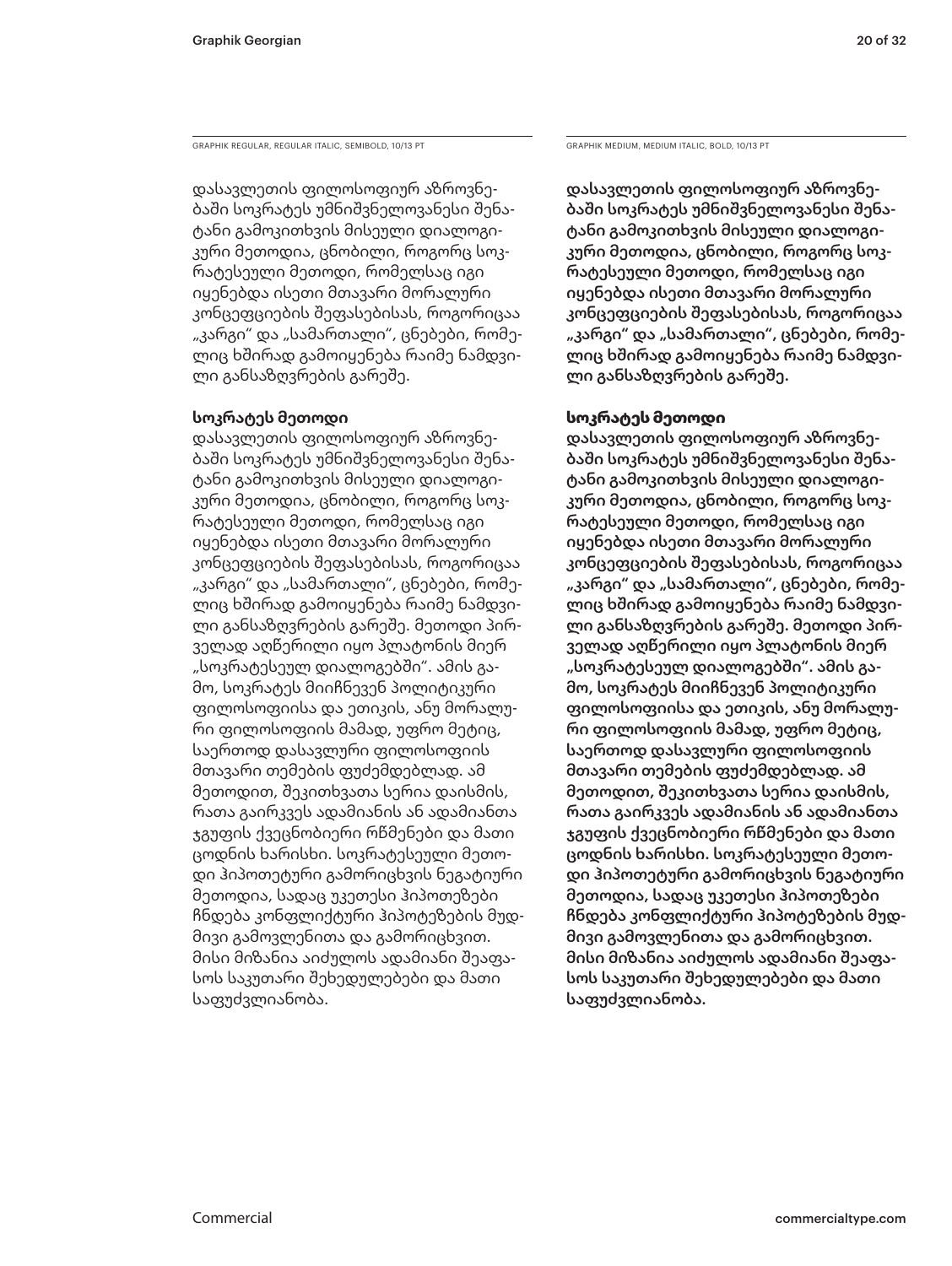GRAPHIK SEMIBOLD, SEMIBOLD ITALIC, 10/13 PT GRAPHIK BOLD, BOLD ITALIC, 10/13 PT

**დასავლეთის ფილოსოფიურ აზროვნებაში სოკრატეს უმნიშვნელოვანესი შენატანი გამოკითხვის მისეული დიალოგიკური მეთოდია, ცნობილი, როგორც სოკრატესეული მეთოდი, რომელსაც იგი იყენებდა ისეთი მთავარი მორალური კონცეფციების შეფასებისას, როგორიცაა "კარგი" და "სამართალი", ცნებები, რომელიც ხშირად გამოიყენება რაიმე ნამდვილი განსაზღვრების გარეშე.** *სოკრატეს მეთოდი* **დასავლეთის ფილოსოფიურ აზროვნებაში სოკრატეს უმნიშვნელოვანესი შენატანი გამოკითხვის მისეული დიალოგიკური მეთოდია, ცნობილი, როგორც სოკრატესეული მეთოდი, რომელსაც იგი იყენებდა ისეთი მთავარი მორალური კონცეფციების შეფასებისას,**  როგორიცაა "კარგი" და "სამართალი", **ცნებები, რომელიც ხშირად გამოიყენება რაიმე ნამდვილი განსაზღვრების გარეშე. მეთოდი პირველად აღწერილი იყო პლა**ტონის მიერ "სოკრატესეულ დიალოგებ**ში". ამის გამო, სოკრატეს მიიჩნევენ პოლიტიკური ფილოსოფიისა და ეთიკის, ანუ მორალური ფილოსოფიის მამად, უფრო მეტიც, საერთოდ დასავლური ფილოსოფიის მთავარი თემების ფუძემდებლად. ამ მეთოდით, შეკითხვათა სერია დაისმის, რათა გაირკვეს ადამიანის ან ადამიანთა ჯგუფის ქვეცნობიერი რწმენები და მათი ცოდნის ხარისხი. სოკრატესეული მეთოდი ჰიპოთეტური გამორიცხვის ნეგატიური მეთოდია, სადაც უკეთესი ჰიპოთეზები ჩნდება კონფლიქტური ჰიპოტეზების მუდმივი გამოვლენითა და გამორიცხვით. მისი მიზანია აიძულოს ადამიანი შეაფასოს საკუთარი შეხედულებები და მათი საფუძვლიანობა.**

**დასავლეთის ფილოსოფიურ აზროვნებაში სოკრატეს უმნიშვნელოვანესი შენატანი გამოკითხვის მისეული დიალოგიკური მეთოდია, ცნობილი, როგორც სოკრატესეული მეთოდი, რომელსაც იგი იყენებდა ისეთი მთავარი მორალური კონცეფციების შეფასებისას, როგორიცაა "კარგი" და "სამართალი", ცნებები, რომელიც ხშირად გამოიყენება რაიმე ნამდვილი განსაზღვრების გარეშე.** *სოკრატეს მეთოდი* **დასავლეთის ფილოსოფიურ აზროვნებაში სოკრატეს უმნიშვნელოვანესი შენატანი გამოკითხვის მისეული დიალოგიკური მეთოდია, ცნობილი, როგორც სოკრატესეული მეთოდი, რომელსაც იგი იყენებდა ისეთი მთავარი მორალური კონცეფციების შეფასებისას,**  როგორიცაა "კარგი" და "სამართალი", **ცნებები, რომელიც ხში-რად გამოიყენება რაიმე ნამდვილი განსაზღვრების გარეშე.** 

GRAPHIK BLACK, BLACK ITALIC, 10/13 PT [ALTERNATE დ, ლ, რ ]

დასავლეთის ფილოსოფიურ აზროვნებაში სოკრატეს უმნიშვნელოვანესი შენატანი გამოკითხვის მისეული დიალოგიკური მეთოდია, ცნობილი, როგორც სოკრატესეული მეთოდი, რომელსაც იგი იყენებდა ისეთი მთავარი მორალური კონცეფციების შეფასებისას, როგორიცაა "კარგი" და "სამართადი", ცნებები, რომედიც ხშირად გამოიყენება რაიმე ნამდვილი განსაზღვრების გარეშე. *სოკრატეს მეთოდი დასავლე*თის ფილოსოფიურ აზროვნებაში სოკრატეს უმნიშვნელოვანესი შენატანი გამოკითხვის მისეული დიალოგიკური მეთოდია, ცნობილი, როგორც სოკრატესეული მეთოდი, რომელსაც იგი იყენებდა ისეთი მთავარი მორალური კონცეფციების შეფასებისას, როგორიცაა "კარგი" და "სამართადი", ცნებები, რომელიც ხშირად გამოიყენება რაიმე ნამდვილი განსაზღვრების გარეშე. მეთოდი პირველად აღწერილი იყო პლატონის მიერ "სოკრატესეუდ დიადოგებში". ამის გამო, სოკრატეს მიიჩნევენ პოლიტიკური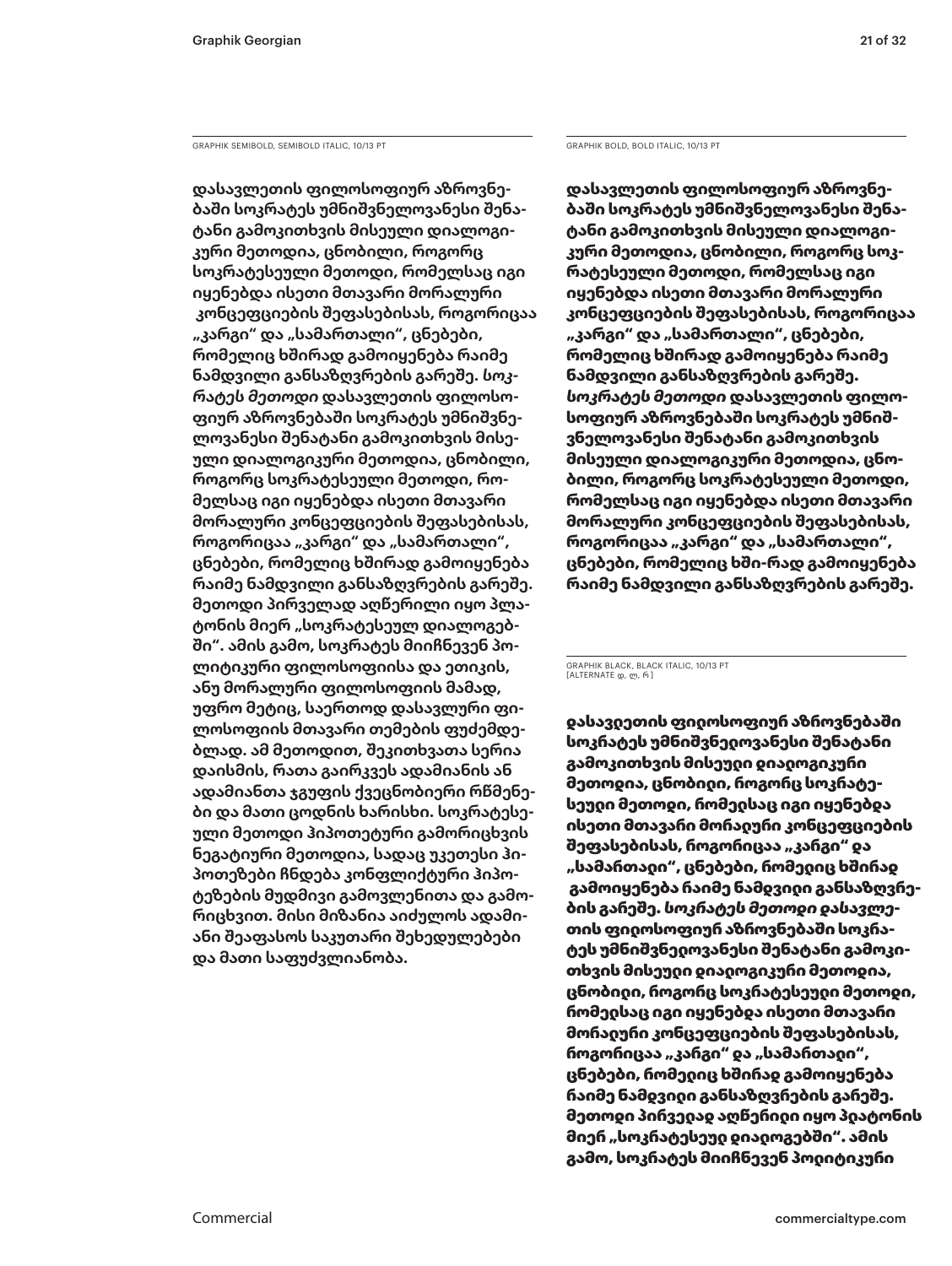GRAPHIK REGULAR, REGULAR ITALIC, SEMIBOLD, 9/12 PT

დასავლეთის ფილოსოფიურ აზროვნებაში სოკრატეს უმნიშვნელოვანესი შენატანი გამოკითხვის მისეული დიალოგიკური მეთოდია, ცნობილი, როგორც *სოკრატესეული მეთოდი*, რომელსაც იგი იყენებდა ისეთი მთავარი მორალური კონცეფციების შეფასებისას, როგორიცაა "კარგი" და "სამართალი", ცნებები, რომელიც ხშირად გამოიყენება რაიმე ნამდვილი განსაზღვრების გარეშე.

### **სოკრატეს მეთოდი**

დასავლეთის ფილოსოფიურ აზროვნებაში სოკრატეს უმნიშვნელოვანესი შენატანი გამოკითხვის მისეული დიალოგიკური მეთოდია, ცნობილი, როგორც სოკრატესეული მეთოდი, რომელსაც იგი იყენებდა ისეთი მთავარი მორალური კონცეფციების შეფასებისას, როგორიცაა "კარგი" და "სამართალი", ცნებები, რომელიც ხშირად გამოიყენება რაიმე ნამდვილი განსაზღვრების გარეშე. მეთოდი პირველად აღწერილი იყო პლატონის მიერ "სოკრატესეულ დიალოგებში". ამის გამო, სოკრატეს მიიჩნევენ პოლიტიკური ფილოსოფიისა და ეთიკის, ანუ მორალური ფილოსოფიის მამად, უფრო მეტიც, საერთოდ დასავლური ფილოსოფიის მთავარი თემების ფუძემდებლად.

### **ცოდნა**

სოკრატეს მიაკუთვნებენ გამოთქმას, რომ მისი ცოდნა საკუთარი უმეცრების აღიარებით შემოიფაგლება. მისი მრწამსით, ცუდისქნა უმეცრების შედეგი იყო და ცუდისმქნელებს უკეთესი ცოდნა არ გააჩნდათ. ერთი რამ, რის ცოდნასაც სოკრატე ხშირად ხაზს უსვამდა იყო "სიყვარულის ხელოვნება", რომელსაც ის უკავშირებდა "ცოდნის სიყვარულს", ანუ ფილოსოფიას. მისი თქმით, ის მცოდნე კი არ იყო, არამედ მხოლოდ ესმოდა გზა, რომელიც ცოდნის მოყვარულს უნდა გაევლო მის მისაღებად. ამასთან საკამათოა, სჯეროდა თუ არა სოკრატეს, რომ ადამიანებს (ღმერთებისგან განსხვავებით) შესწევდათ უნარი, მცოდნეები გამხდარიყვნენ. მეორე მხრივ, მან მკვეთრი ზღვარი გაავლო ადამიანურ უმეცრებასა და იდეალურ ცოდნას შორის. "სიმპოზიუმსა" და "რესპუბლიკა"-ში აღწერილია ცოდნამდე მისვლის მისეული მეთოდიკა.

GRAPHIK MEDIUM, MEDIUM ITALIC, BOLD, 9/12 PT [ALTERNATE დ, ლ, რ ]

დასავლეთის ფილოსოფიურ აზროვნებაში სოკრატეს უმნიშვნელოვანესი შენატანი გამოკითხვის მისეული დიალოგიკური მეთოდია, ცნობილი, როგორც *სოკრატესეული მეთოდი*, რომელსაც იგი იყენებდა ისეთი მთავარი მორალური კონცეფციების შეფასებისას, როგორიცაა "კარგი" და "სამართაიი", ცნებები, რომეიიც ხშირად გამოიყენება რაიმე ნამდვილი განსაზღვრების გარეშე.

### **სოკრატეს მეთოდი**

დასავლეთის ფილოსოფიურ აზროვნებაში სოკრატეს უმნიშვნელოვანესი შენატანი გამოკითხვის მისეული დიალოგიკური მეთოდია, ცნობილი, როგორც სოკრატესეული მეთოდი, რომელსაც იგი იყენებდა ისეთი მთავარი მორალური კონცეფციების შეფასებისას, როგორიცაა "კარგი" და "სამართადი", ცნებები, რომედიც ხშირად გამოიყენება რაიმე ნამდვილი განსაზღვრების გარეშე. მეთოდი პირველად აღწერილი იყო პიატონის მიერ "სოკრატესეუდ დიადოგებში". ამის გამო, სოკრატეს მიიჩნევენ პოლიტიკური ფილოსოფიისა და ეთიკის, ანუ მორალური ფილოსოფიის მამად, უფრო მეტიც, საერთოდ დასავლური ფილოსოფიის მთავარი თემების ფუძემდებლად.

### **ცოდნა**

სოკრატეს მიაკუთვნებენ გამოთქმას, რომ მისი ცოდნა საკუთარი უმეცრების აღიარებით შემოიფაგლება. მისი მრწამსით, ცუდისქნა უმეცრების შედეგი იყო და ცუდისმქნელებს უკეთესი ცოდნა არ გააჩნდათ. ერთი რამ, რის ცოდნასაც სოკრატე ხშირად ხაზს უსვამდა იყო "სიყვარულის ხელოვნება", რომელსაც ის უკავშირებდა "ცოდნის სიყვარულს", ანუ ფილოსოფიას. მისი თქმით, ის მცოდნე კი არ იყო, არამედ მხოლოდ ესმოდა გზა, რომელიც ცოდნის მოყვარულს უნდა გაევლო მის მისაღებად. ამასთან საკამათოა, სჯეროდა თუ არა სოკრატეს, რომ ადამიანებს (ღმერთებისგან განსხვავებით) შესწევდათ უნარი, მცოდნეები გამხდარიყვნენ. მეორე მხრივ, მან მკვეთრი ზღვარი გაავლო ადამიანურ უმეცრებასა და იდეადურ ცოდნას შორის. "სიმპოზიუმსა" და "რესპუბდიკა"-ში აღწერიდია ცოდნამდე მისვლის მისეული მეთოდიკა.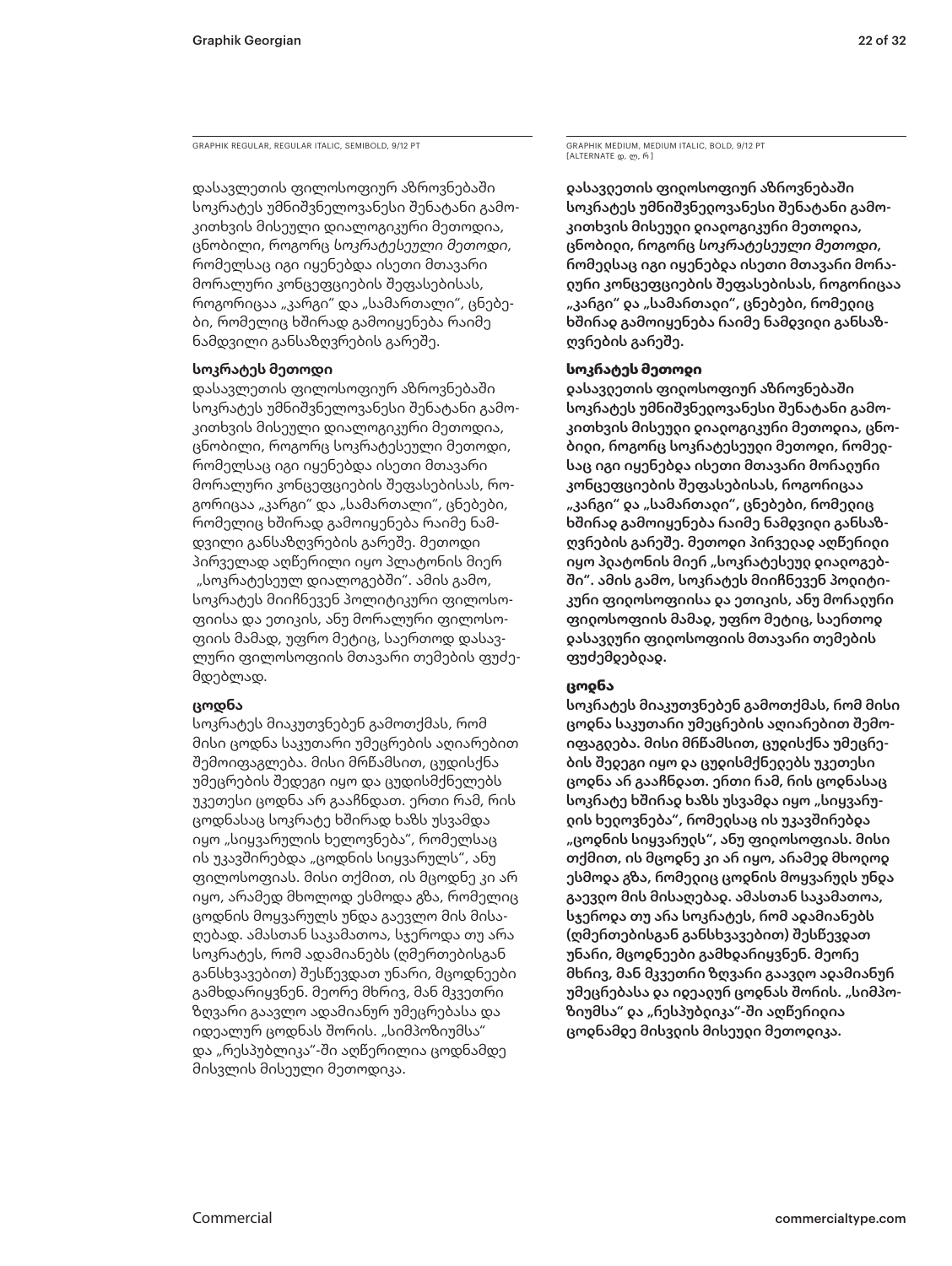GRAPHIK REGULAR, REGULAR ITALIC, SEMIBOLD, 9/12 PT [NO ALTERNATES

დასავლეთის ფილოსოფიურ აზროვნებაში სოკრატეს უმნიშვნელოვანესი შენატანი გამოკითხვის მისეული დიალოგიკური მეთოდია, ცნობილი, როგორც *სოკრატესეული მეთოდი*, რომელსაც იგი იყენებდა ისეთი მთავარი მორალური კონცეფციების შეფასებისას, როგორიცაა "კარგი" და "სამართალი", ცნებები, რომელიც ხშირად გამოიყენება რაიმე ნამდვილი განსაზღვრების გარეშე.

### **სოკრატეს მეთოდი**

დასავლეთის ფილოსოფიურ აზროვნებაში სოკრატეს უმნიშვნელოვანესი შენატანი გამოკითხვის მისეული დიალოგიკური მეთოდია, ცნობილი, როგორც სოკრატესეული მეთოდი, რომელსაც იგი იყენებდა ისეთი მთავარი მორალური კონცეფციების შეფასებისას, როგორიცაა "კარგი" და "სამართალი", ცნებები, რომელიც ხშირად გამოიყენება რაიმე ნამდვილი განსაზღვრების გარეშე. მეთოდი პირველად აღწერილი იყო პლატონის მიერ "სოკრატესეულ დიალოგებში". ამის გამო, სოკრატეს მიიჩნევენ პოლიტიკური ფილოსოფიისა და ეთიკის, ანუ მორალური ფილოსოფიის მამად, უფრო მეტიც, საერთოდ დასავლური ფილოსოფიის მთავარი თემების ფუძემდებლად.

### **ცოდნა**

სოკრატეს მიაკუთვნებენ გამოთქმას, რომ მისი ცოდნა საკუთარი უმეცრების აღიარებით შემოიფაგლება. მისი მრწამსით, ცუდისქნა უმეცრების შედეგი იყო და ცუდისმქნელებს უკეთესი ცოდნა არ გააჩნდათ. ერთი რამ, რის ცოდნასაც სოკრატე ხშირად ხაზს უსვამდა იყო "სიყვარულის ხელოვნება", რომელსაც ის უკავშირებდა "ცოდნის სიყვარულს", ანუ ფილოსოფიას. მისი თქმით, ის მცოდნე კი არ იყო, არამედ მხოლოდ ესმოდა გზა, რომელიც ცოდნის მოყვარულს უნდა გაევლო მის მისაღებად. ამასთან საკამათოა, სჯეროდა თუ არა სოკრატეს, რომ ადამიანებს (ღმერთებისგან განსხვავებით) შესწევდათ უნარი, მცოდნეები გამხდარიყვნენ. მეორე მხრივ, მან მკვეთრი ზღვარი გაავლო ადამიანურ უმეცრებასა და იდეალურ ცოდნას შორის. "სიმპოზიუმსა" და "რესპუბლიკა"-ში აღწერილია ცოდნამდე მისვლის მისეული მეთოდიკა.

GRAPHIK REGULAR, REGULAR ITALIC, SEMIBOLD, 9/12 PT [ALTERNATE დ, ლ, რ ]

დასავლეთის ფილოსოფიურ აზროვნებაში სოკრატეს უმნიშვნელოვანესი შენატანი გამოკითხვის მისეული დიალოგიკური მეთოდია, ცნობილი, როგო**რც სოკრატესეული მეთოდი, რომე**დსაც იგი იყენებდა ისეთი მთავარი მორალური კონცეფციების შეფასებისას, როგორიცაა "კარგი" და "სამართალი", ცნებები, რომელიც ხშირად გამოიყენება რაიმე ნამდვილი განსაზღვრების გარეშე.

### **სოკრატეს მეთოდი**

დასავლეთის ფილოსოფიურ აზროვნებაში სოკრატეს უმნიშვნელოვანესი შენატანი გამოკითხვის მისეული დიალოგიკური მეთოდია, ცნობილი, როგორც სოკრატესეუდი მეთოდი, რომედსაც იგი იყენებდა ისეთი მთავარი მორალური კონცეფციების შეფასებისას, როგორიცაა "კარგი" და "სამართალი", ცნებები, რომელიც ხშირად გამოიყენება რაიმე ნამდვილი განსაზღვრების გარეშე. მეთოდი პირვედად აღწერიდი იყო პდატონის მიერ "სოკრატესეულ დიალოგებში". ამის გამო, სოკრატეს მიიჩნევენ პოლიტიკური ფილოსოფიისა და ეთიკის, ანუ მორადური ფიდოსოფიის მამად, უფრო მეტიც, საერთოდ დასავლური ფილოსოფიის მთავარი თემების ფუძემდებლად.

### **ცოდნა**

სოკრატეს მიაკუთვნებენ გამოთქმას, რომ მისი ცოდნა საკუთარი უმეცრების აღიარებით შემოიფაგლება. მისი მრწამსით, ცუდისქნა უმეცრების შედეგი იყო და ცუდისმქნელებს უკეთესი ცოდნა არ გააჩნდათ. ერთი რამ, რის ცოდნასაც სოკრატე ხშირად ხაზს უსვამდა იყო "სიყვარუდის ხედოვნება", რომედსაც ის უკავშირებდა "ცოდნის სიყვარულს", ანუ ფილოსოფიას. მისი თქმით, ის მცოდნე კი არ იყო, არამედ მხოლოდ ესმოდა გზა, რომელიც ცოდნის მოყვარულს უნდა გაევლო მის მისაღებად. ამასთან საკამათოა, სჯეროდა თუ არა სოკრატეს, რომ ადამიანებს (ღმერთებისგან განსხვავებით) შესწევდათ უნარი, მცოდნეები გამხდარიყვნენ. მეორე მხრივ, მან მკვეთრი ზღვარი გაავლო ადამიანურ უმეცრებასა და იდეადურ ცოდნას შორის. "სიმპოზიუმსა" და "რესპუბდიკა"-ში აღწერიდია ცოდნამდე მისვდის მისეული მეთოდიკა.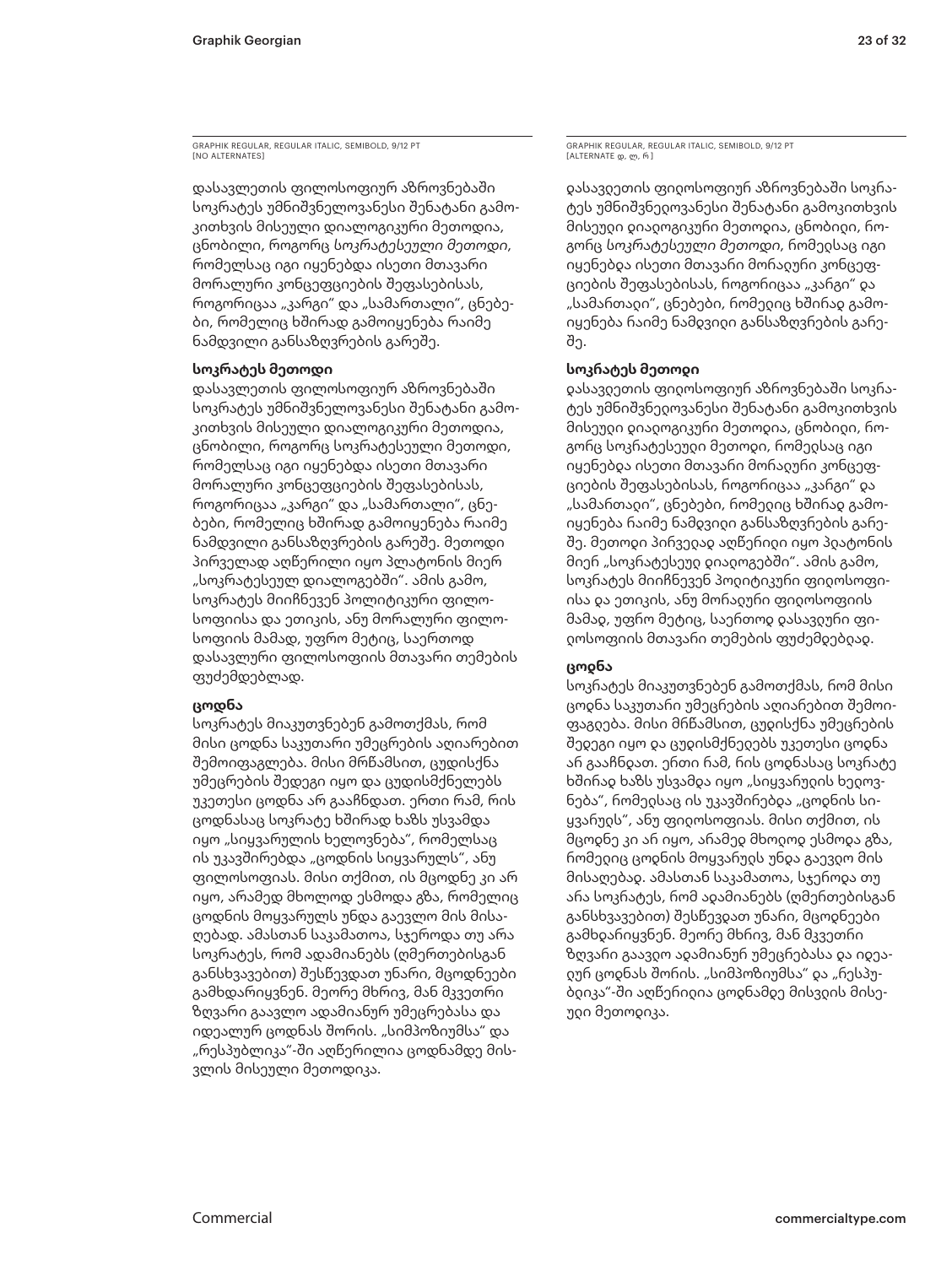GRAPHIK REGULAR, REGULAR ITALIC, SEMIBOLD, 8/11 PT GRAPHIC GRAPHIK MEDIUM, MEDIUM ITALIC, BOLD, 8/11 PT

დასავლეთის ფილოსოფიურ აზროვნებაში სოკრატეს უმნიშვნელოვანესი შენატანი გამოკითხვის მისეული დიალოგიკური მეთოდია, ცნობილი, როგორც *სოკრატესეული მეთოდი*, რომელსაც იგი იყენებდა ისეთი მთავარი მორალური კონცეფციების შეფასებისას, როგორიცაა "კარგი" და "სამართალი", ცნებები, რომელიც ხშირად გამოიყენება რაიმე ნამდვილი განსაზღვრების გარეშე.

### **სოკრატეს მეთოდი**

დასავლეთის ფილოსოფიურ აზროვნებაში სოკრატეს უმნიშვნელოვანესი შენატანი გამოკითხვის მისეული დიალოგიკური მეთოდია, ცნობილი, როგორც სოკრატესეული მეთოდი, რომელსაც იგი იყენებდა ისეთი მთავარი მორალური კონცეფციების შეფასებისას, როგორიცაა "კარგი" და "სამართალი", ცნებები, რომელიც ხშირად გამოიყენება რაიმე ნამდვილი განსაზღვრების გარეშე. მეთოდი პირველად აღწერილი იყო პლატონის მიერ "სოკრატესეულ დიალოგებში". ამის გამო, სოკრატეს მიიჩნევენ პოლიტიკური ფილოსოფიისა და ეთიკის, ანუ მორალური ფილოსოფიის მამად, უფრო მეტიც, საერთოდ დასავლური ფილოსოფიის მთავარი თემების ფუძემდებლად.

### **ცოდნა**

სოკრატეს მიაკუთვნებენ გამოთქმას, რომ მისი ცოდნა საკუთარი უმეცრების აღიარებით შემოიფაგლება. მისი მრწამსით, ცუდისქნა უმეცრების შედეგი იყო და ცუდისმქნელებს უკეთესი ცოდნა არ გააჩნდათ. ერთი რამ, რის ცოდნასაც სოკრატე ხშირად ხაზს უსვამდა იყო "სიყვარულის ხელოვნება", რომელსაც ის უკავშირებდა "ცოდნის სიყვარულს", ანუ ფილოსოფიას. მისი თქმით, ის მცოდნე კი არ იყო, არამედ მხოლოდ ესმოდა გზა, რომელიც ცოდნის მოყვარულს უნდა გაევლო მის მისაღებად. ამასთან საკამათოა, სჯეროდა თუ არა სოკრატეს, რომ ადამიანებს (ღმერთებისგან განსხვავებით) შესწევდათ უნარი, მცოდნეები გამხდარიყვნენ. მეორე მხრივ, მან მკვეთრი ზღვარი გაავლო ადამიანურ უმეცრებასა და იდეალურ ცოდნას შო-რის. "სიმპოზიუმსა" და "რესპუბლიკა"-ში აღწერილია ცოდნამდე მისვლის მისეული მეთოდიკა. სოკრატეს სწამდა, რომ ადამიანთა ცხოვრების საუკეთესო გზა თვითგანვითარებაზე ყურადღების გამახვილება იყო და არა მატერიალურ კეთილდღეობაზე ზრუნვა. ის მოუწოდებდა სხვებს კონცენტრაცია მეგობრეობასა და კომუნაზე მოეხდინათ, ვინაიდან, მისი აზრით, ეს იყო საუკეთესო საშუალება საერთო ეროვნული შეგრძნების განვითარებისთვის.

დასავლეთის ფილოსოფიურ აზროვნებაში სოკრატეს უმნიშვნელოვანესი შენატანი გამოკითხვის მისეული დიალოგიკური მეთოდია, ცნობილი, როგორც *სოკრატესეული მეთოდი*, რომელსაც იგი იყენებდა ისეთი მთავარი მორალური კონცეფციების შეფასებისას, როგორიცაა "კარგი" და "სამართალი", ცნებები, რომელიც ხშირად გამოიყენება რაიმე ნამდვილი განსაზღვრების გარეშე.

### **სოკრატეს მეთოდი**

დასავლეთის ფილოსოფიურ აზროვნებაში სოკრატეს უმნიშვნელოვანესი შენატანი გამოკითხვის მისეული დიალოგიკური მეთოდია, ცნობილი, როგორც სოკრატესეული მეთოდი, რომელსაც იგი იყენებდა ისეთი მთავარი მორალური კონცეფციების შეფასებისას, როგორიცაა "კარგი" და "სამართალი", ცნებები, რომელიც ხშირად გამოიყენება რაიმე ნამდვილი განსაზღვრების გარეშე. მეთოდი პირველად აღწერილი იყო პლატონის მიერ "სოკრატესეულ დია ლოგებში". ამის გამო, სოკრატეს მიიჩნევენ პოლიტიკური ფილოსოფიისა და ეთიკის, ანუ მორალური ფილოსოფიის მამად, უფრო მეტიც, საერთოდ დასავლური ფილოსოფიის მთავარი თემების ფუძემდებლად.

### **ცოდნა**

სოკრატეს მიაკუთვნებენ გამოთქმას, რომ მისი ცოდნა საკუთარი უმეცრების აღიარებით შემოიფაგლება. მისი მრწამსით, ცუდისქნა უმეცრების შედეგი იყო და ცუდისმქნელებს უკეთესი ცოდნა არ გააჩნდათ. ერთი რამ, რის ცოდნა-საც სოკრატე ხშირად ხაზს უსვამდა იყო "სიყვარულის ხელოვნება", რომელსაც ის უკავშირებდა "ცოდნის სიყვარულს", ანუ ფილოსოფიას. მისი თქმით, ის მცოდნე კი არ იყო, არამედ მხოლოდ ესმოდა გზა, რომელიც ცოდნის მოყვარულს უნდა გაევლო მის მისაღებად. ამასთან საკამათოა, სჯეროდა თუ არა სოკრატეს, რომ ადამიანებს (ღმერთებისგან განსხვავებით) შესწევდათ უნარი, მცოდნეები გამხდარიყვნენ. მეორე მხრივ, მან მკვეთრი ზღვა-რი გაავლო ადამიანურ უმეცრებასა და იდეალურ ცოდნას შორის. "სიმპოზიუმსა" და "რესპუბლიკა"-ში აღწერილია ცოდნამდე მისვლის მისეული მეთოდიკა. სოკრატეს სწამდა, რომ ადამიანთა ცხოვრების საუკეთესო გზა თვითგანვითარებაზე ყურადღების გამახვილება იყო და არა მატერიალურ კეთილდღეობაზე ზრუნვა. ის მოუწოდებდა სხვებს კონცენტრაცია მეგობრეობასა და კომუნაზე მოეხდინათ, ვინაიდან, მისი აზრით, ეს იყო საუკეთესო საშუალება საერთო ეროვნული შეგრეძნების განვითარებისთვის.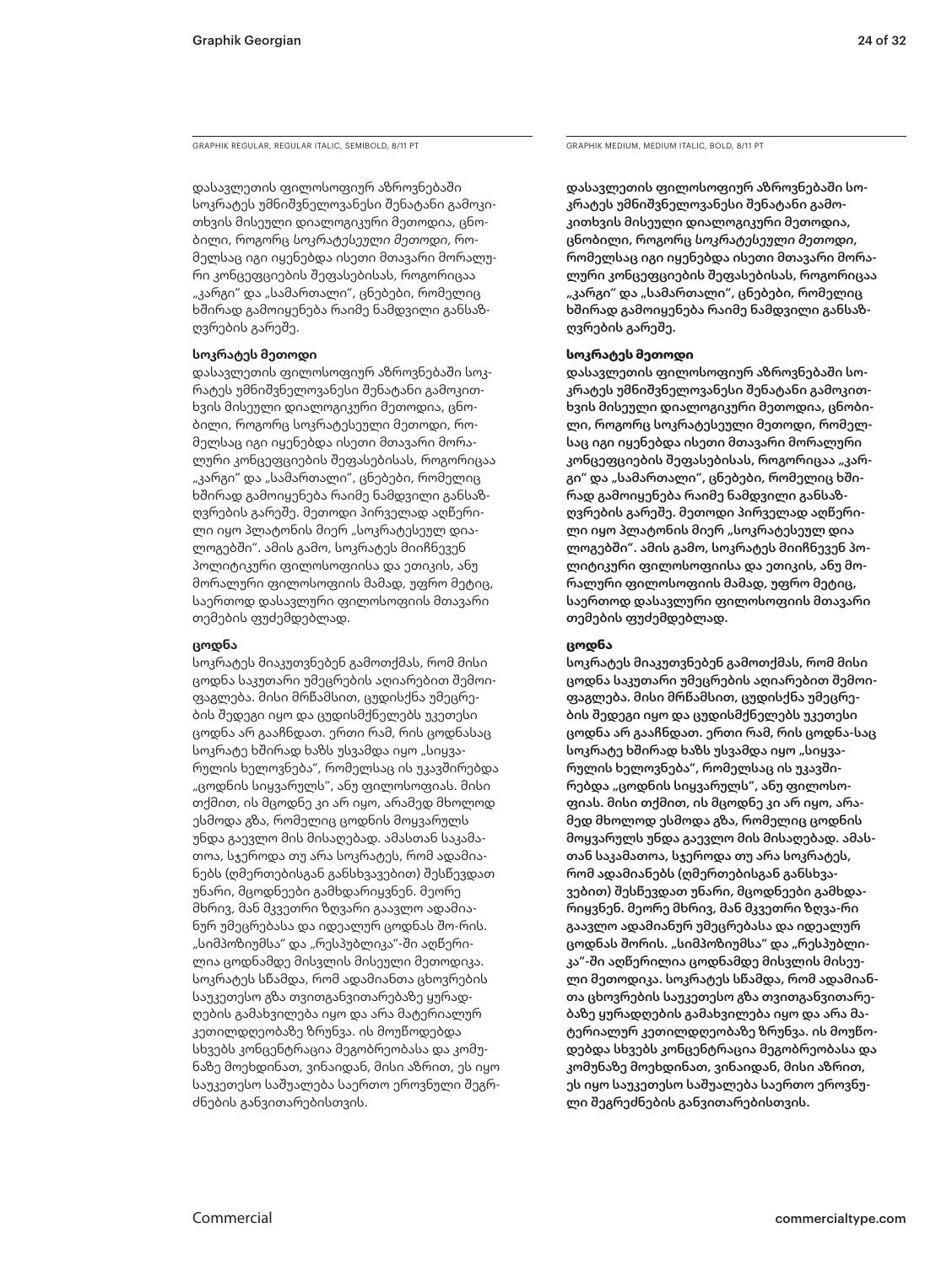### GRAPHIK REGULAR, 7/9 PT

იმერეთის სამეფო — ქართული ფეოდალური სახელმწიფო XV–XIX საუკუნეებში. წარმოიქმნა საქართველოს ფეოდალური მონარქიის პოლიტიკური დაშლის შედეგად. ეს პროცესი საქართველოში მონღოლთა ბატონობის დამყარებიდან, XIII საუკუნის 30-იანი წლებიდან დაიწყო და XV საუკუნის II ნახევარში დასრულდა, როცა 1490 წელს საქართველოს დაშლა იურიდიულად გაფორმდა. ჯერ კიდევ დავით ნარინი XIII საუკუნის II ნახევარში არსებითად იმერეთის მეფე იყო. იმერეთის სამეფოში შემავალი ოდიშისა და გურიის სამთავროები XVI საუკუნის შუა წლებში ცალკე პოლიტიკურ ერთეულებად ჩამოყალიბდა. XVI საუკუნის დამდეგს იმერეთის სამეფოს აფხაზეთის სამთავრო ჩამოსცილდა, უფრო გვიან კი — სვანეთისა. ამის შემდეგ იმერეთის სამეფოს ტერიტორია საკუთრივ იმერეთითა და რაჭით შემოიფარგლა. ლეჩხუმი ხან იმერეთის მეფეს ეპყრა და ხან ოდიშის მთავრებს. იმერეთის სამეფოს აღმოსავლეთით ქართლის სამეფოსაგან ლიხის ქედი ყოფდა, დასავლეთით ოდიშის სამთავროსაგან მდინარე ცხენისწყალი, სამხრეთით გურიის სამთავროსა და ახალციხის საფაშოსაგან — ფერსათის ანუ

GRAPHIK REGULAR, 6/8 PT [TRACKING +4]

ერთიანი საქართველო — ფეოდალური სახელმწიფო საქართველოში. საფუძველი ჩაეყარა 975 წელს, როდესაც ტაო-კლარჯეთის მეფემ დავით III კურაპალატმა ქართლში მეფედ დასვა თავისი შვილო-ბილი ბაგრატ III (ძე გურგენ II-ისა), 978 წელს კი "აფხაზთა მეფედაც" აკურთხა. 1001 წელს ბაგრატმა შეიერთა დავით III-ის სამფლობელო კლარჯეთი, ხოლო 1008 წელს მამამისის სამფლობელო ტაო. ასე გაერთიანდა საქართველო, ხოლო ბაგრატ III გაერთიანებული საქართველოს პირველი მეფე გახდა. ამ პერიოდში საქა-რთველოს სამეფოში შედიოდა ყველა ქართული სამეფოსამთავრო გარდა კახეთ-ჰერეთისა. თბილისი და მისი მიმდებარე ტერიტორიები რჩებოდა არაბი ამირების ხელში. სამეფოს დედაქალაქი უფლისცი-ხე იყო, ხოლო 1046 წლიდან — თბილისი. სამეფოს მართავდნენ ბაგრატიონთა დინასტიის წარმომადგენლები. საქართველოს გაერთიანების პროცესი, რომელიც VIII საუკუნიდან დაიწყო, დაასრულა დავით აღმაშენებელმა, რომელმაც 1104 წელს შემოიერთა კახეთ-ჰერეთი, 1122 წელს — თბილისი. XII საუკუნეში საქართვე-ლო წინა აზიის უძლიერესი სახელმწიფო იყო, მისი ტერი-ტორია მთელ კავკასიას მოიცავდა. ერთიანი საქართველო.

### GRAPHIK MEDIUM, 7/9 PT

ᲛᲔᲢᲐᲚᲘᲙᲐ — ამერიკული მეტალჯგუფი, დაარსებული 1981 წელს ქალაქ ლოს-ანჯელესში, აშშ, ჯეიმზ ჰეტფილდისა (რიტმული გიტარა, ვოკალი) და ლარს ულრიხის (დასარტყმელი საკრავები) მიერ. მეტალიკის ადრინდელი ჩანაწერები შეიცავდა სწრაფ პარტიებს, ინსტრუმენტალებს, აგრესიულ მუსიკას, რამაც ისინი თრეშ მეტალის დიდ ოთხეულში მოაქცია ისეთი ჯგუფების გვერდით, როგორებიცაა: სლეიერი, Megadeth, ანთრაქსი. 1986 წელს გამოსული ალბომი "Master of Puppets" ითვლება ერთ-ერთ ყველაზე გავლენიან "მძიმე" თრეშ მეტალის მიმდინარეობის ალბომად. ნამდვილ კომერციულ წარმატებას ჯგუფმა <mark>1991</mark> წელს ალბომის "Metallica" გამოშვებისას მიაღწია, რომელიც ბილბორდ 200-ში პირველ ადგილზე მოხვდა. მეტალიკას საერთო ჯამში გამოშვებული აქვს ცხრა სტუდიური ალბომი, სამი საკონცერტო ალბომი, ხუთი EP, ოცდაოთხი მუსიკალური ვიდეო და ორმოცდახუთი სინგლი. ჯგუფმა ცხრაჯერ მიიღო გრემი, ხოლო მათმა ხუთმა ალბომმა

GRAPHIK MEDIUM, 6/8 PT [TRACKING +4]

### ქართლის

საერისმთავრო — საქართველოში არსებული ფეოდალური სახელმწიფო 588–888 წლებში. ამ პერიოდში ქართლში ხელისუფლებას ახორციელებდნენ ერისმთავრები, ეს სტატუსი კი მემკვიდრეობით გადადიოდა. 588 წელს ადგილობრივმა არისტოკრატიამ მოახერხა სასანიდური უღლისაგან ქვეყნის სრული დახსნა და აქ ახალი სახელმწიფოებრივი ერთეულის, საერისმთავროს შექმნა. ქვეყანამ ამ პოლიტიკური სისტემის სახით იარსება 888 წლამდე, ვიდრე ქართველთა სამეფოს შექმნამდე. სახელმწიფოს ცენტრალური ნაწილი იყო დღევანდელი აღმოსავლეთ საქართველოს ტერიტორია   ქართლის ისტორიულ-გეოგრაფიული რეგიონი, ყოფილი იბერიის სამეფოს ძირითადი ნაწილი. საერისმთავრო არსებობის მთელი პერიოდის მანძილზე მრავალი დამპყრობლის შემოსევის მომსწრე გახდა. ქართლის მთავრებს სხვადასხვა ეპოქაში უწევდათ ბრძოლა სპარსელების, ბიზანტიელების, ხაზარების, არაბების და მეზობელი კავკასიელი ხალხების წინააღმდეგ, შედეგად ქართლის საერისმთავროს ტერიტორია ხშირად იცვლებოდა.

### GRAPHIK SEMIBOLD, 7/9 PT

**აფხაზეთის სამთავროს ეკონომიკურ ცხოვრებაში წამყვანი ადგილი ეკავა სოფლის მეურნეობას. მოსახლეობა მისდევდა მიწათმოქმედებას (უმთავრესად ზღვისპირა ზოლში), მევენახეობა-მეღვინეობას, მესაქონლეობას (უპირატესად მთიან მუნიციპალიტეტებში), მეფუტკრე-ობას, ნადირობას. XVII საუკუნემდე ძირითადი სასოფლოსამეურნეო კულტურა ღომი იყო. სიმინდი მასობრივად გავრცელდა XVIII საუკუნეში. მნიშვნელოვანი ადგი-ლი ეკავა ლობიოს. სასოფლო-სამეურნეო ტექნიკა პრიმიტიული და მარტივი იყო (ხის კავი   წნული ფარცხი, ხისა და კრინის თოხი). აფხაზეთიდან დიდი რაოდენობით გაჰქონდათ თაფლი და ცვილი.**

**XVI–XVIII საუკუნეებში აფხაზეთის სოფლის მეურნეობა, ვაჭრობამრეწველობა, საქალაქო ცხოვრება და ქალაქები X–XII საუკუეებთან შედარებით დაკნინდა. ამის უმთავრესი მიზეზები იყო ოსმალეთის თითქმის სამასწლიანი ბატონობის და შინაფეოდალური** 

### GRAPHIK SEMIBOLD, 6/8 PT [TRACKING +4]

**თავდაპირველად მცირე სამეფო იყო, ეკავა მდ. რიონის ორივე ნაპირი (დაახლოებით ქობულეთიდან მდ. ერისწყლამდე), რომის იმპერია მასზე ფორმალურ სიუზერენობას ინარჩუნებდა. II საუკუნის 30-იან წლებში ლაზიკის მეფე მალასა რომის იმპერატორის მიერ იყო დანიშნული, ხოლო მის ზღვისპირა ციხე-ქალაქ ფასისში რომაული გარნიზონი იდგა. III საუკუნის 50-იან წლებში ეგრისის სამეფოს შემოესივნენ გუთები, 90-იან წლებში კი სარმატები. IV საუკუნეში ეგრისის სამეფო გაძლიერდა და გააერთიანა მთელი დასავლეთ საქართველო. სამხრეთით მისმა ტერიტორიამ მიაღწია მდ. ჭოროხის ქვემო დინების რაიონს, ხოლო ჩრდილოეთით მას დამორჩილდა აფსილების, აბაზგების და სანიგების სამთავროები, აგრეთვე სვანები (მისიმიელები) და ლეჩხუმის (სკვიმნიის) მცხოვრებნი. ეგრისის მეფის დამოკიდებულება რომის (ბიზანტიის) იმპერატორზე უფრო ფორმალური გახდა: ეგრისის გარდაცვლილი მეფის მემკვიდრეს, რომელიც უნდა გამეფებულიყო ადგილობრივი წესისა და ადათის მიხედვით, ბიზანტიის იმპერატორი უგზავნიდა სამეფო ნიშნებს.**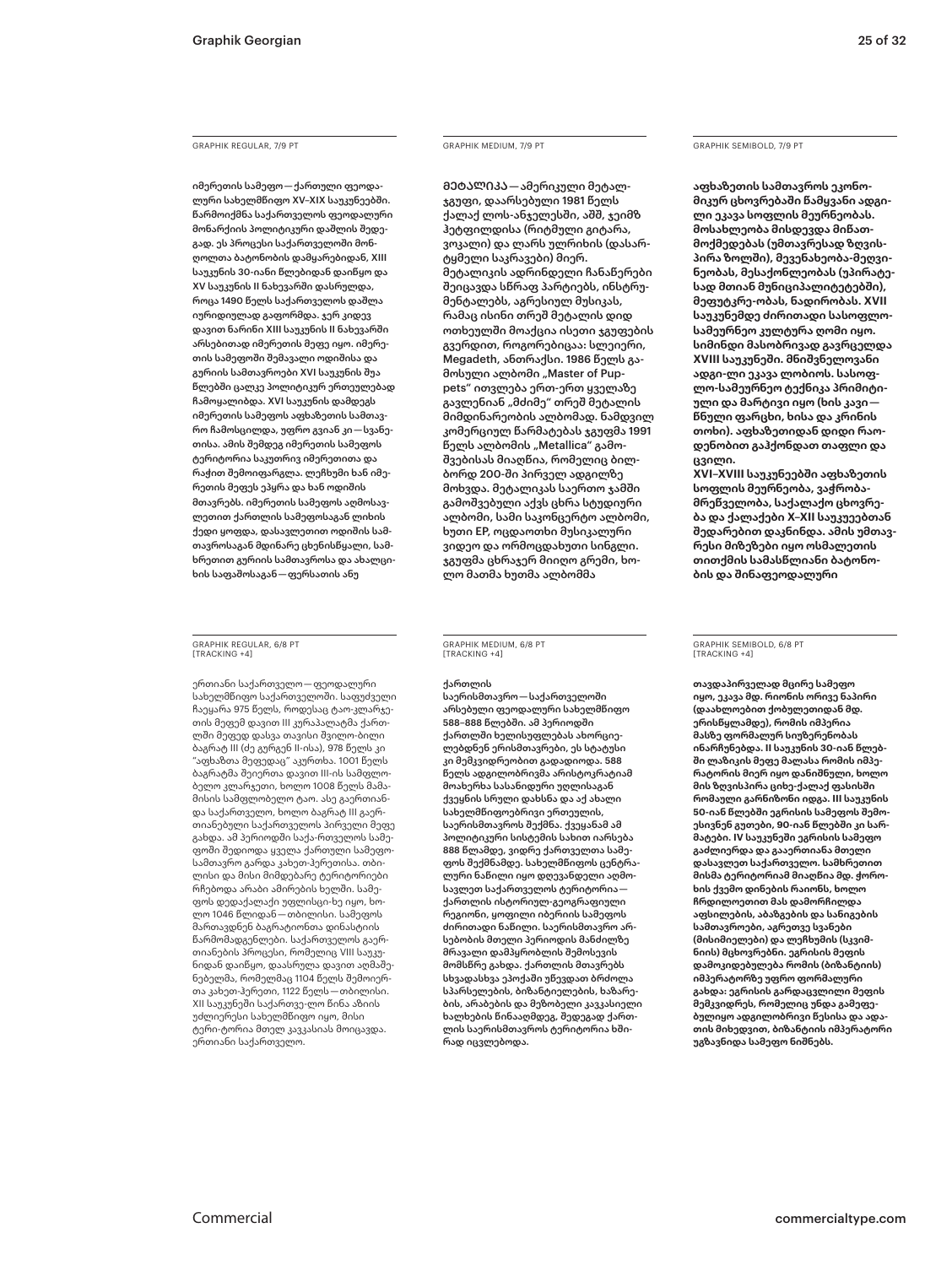### GRAPHIK REGULAR, 7/9 PT

ᲐᲤᲮᲐᲖᲔᲗᲘ — საქართველოს ისტორიულ-გეოგრაფიული მხარე, ქვეყნის ჩრდილო–დასავლეთით, შავი ზღვის აღმოსავლეთ სანაპიროზე, დღეს ავტონომიური რესპუბლიკის სტატუსით, უკავია 8,7 ათ. კვ.კმ. ტერიტორია მდინარეებს ენგურსა და ფსოუს შორის. ოკუპირებულია რუსეთის ფედერაციის შეიარაღებული ძალების მიერ 2008 წლის რუსეთ-საქართველოს ომის შემდგომ (იხ. საქართველოს კანონი ოკუპირებული ტერიტორიების შესახებ), იმართება მარიონეტული დე ფაქტო ხელისუფლების მიერ. მისი დამოუკიდებლობა აღიარა რუსეთმა და სხვადასხვა გარიგებების სანაცვლოდ ნიკარაგუამ, ვენესუელამ და ნაურუმ. ჩრდილოეთით ესაზღვრება რუსეთის ფედერაციას, სამხრეთაღმოსავლეთით საოკუპაციო ხაზი გადის სამეგრელო-ზემო სვანეთის მხარის ადმინისტრაციული საზღვრის გასწვრივ. აერთიანებს რამდენიმე ისტორიულ ოლქს: საძენი (ანუ ჯიქეთი), ბზიფი, გუმა, შუა სოფელი, სამურზაყანო და წებელდა-დალი. აფხაზეთი, როგორც პოლიტიკური ერთეული, სხვადასხვა ეპოქაში

### GRAPHIK REGULAR, 6/8 PT [TRACKING +4]

ᲐᲤᲮᲐᲖᲔᲗᲘ — საქართველოს ისტორიულგეოგრაფიული მხარე, ქვეყნის ჩრდილო– დასავლეთით, შავი ზღვის აღმოსავლეთ სანაპიროზე, დღეს ავტო-ნომიური რესპუბლიკის სტატუსით, უკავია 8,7 ათ. კვ.კმ. ტერიტორია მდინარეებს ენგურსა და ფსოუს შორის. ოკუპირებულია რუსეთის ფედერაციის შეიარაღებული ძალების მიერ 2008 წლის რუსეთ-საქართველოს ომის შემდგომ (იხ. საქართველოს კანონი ოკუპირებული ტერიტორიების შესახებ), იმართება მარიონეტული დე ფაქტო ხელისუფლების მიერ. მისი დამოუკიდებლობა აღიარა რუსეთმა და სხვადასხვა გარიგებების სა-ნაცვლოდ ნიკარაგუამ, ვენესუელამ და ნაურუმ. ჩრდილოეთით ესაზღვრება რუსეთის ფედერაციას, სამხრეთ-აღმოსავლეთით საოკუპაციო ხაზი გადის სამეგრელო-ზემო სვანეთის მხარის ადმინისტრაციული საზღვრის გასწვრივ. აერთიანებს რამდენიმე ისტო-რიულ ოლქს: საძენი (ანუ ჯიქეთი), ბზი-ფი, გუმა, შუა სოფელი, სამურზაყანო და წებელდა-დალი. აფხაზეთი, როგორც პოლიტიკური ერთეული, სხვადასხვა ეპოქაში სხვადასხვა ტერიტორიას მოიცავდა და მისი საზღვრები არასდროს ემთხვეოდა ეთნიკურ აფხაზეთს, ე.ი. აფხაზური ტომე-ბით დასახლებულ მიწებს. ადმინისტრაციული ცენტრი – სოხუმი.

### GRAPHIK MEDIUM, 7/9 PT

ᲐᲤᲮᲐᲖᲔᲗᲘ — საქართველოს ისტორიულ-გეოგრაფიული მხარე, ქვეყნის ჩრდილო–დასავლეთით, შავი ზღვის აღმოსავლეთ სანაპიროზე, დღეს ავტონომიური რესპუბლიკის სტატუსით, უკავია 8,7 ათ. კვ.კმ. ტერიტორია მდინარეებს ენგურსა და ფსოუს შორის. ოკუპირებულია რუსეთის ფედერაციის შეიარაღებული ძალების მიერ 2008 წლის რუსეთ-საქართველოს ომის შემდგომ (იხ. საქართველოს კანონი ოკუპირებული ტერიტორიების შესახებ), იმართება მარიონეტული დე ფაქტო ხელისუფლების მიერ. მისი დამოუკიდებლობა აღიარა რუსეთმა და სხვადასხვა გარიგებების სანაცვლოდ ნიკარაგუამ, ვენესუელამ და ნაურუმ. ჩრდილოეთით ესაზღვრება რუსეთის ფედერაციას, სამხრეთაღმოსავლეთით საოკუპაციო ხაზი გადის სამეგრელო-ზემო სვანეთის მხარის ადმინისტრაციული საზღვრის გასწვრივ. აერთიანებს რამდენიმე ისტორიულ ოლქს: საძენი (ანუ ჯიქეთი), ბზიფი, გუმა, შუა სოფელი, სამურზაყანო და წებელდა-დალი. აფხაზეთი, როგორც პოლიტიკური ერთეული, სხვადასხვა ეპოქაში

### GRAPHIK MEDIUM, 6/8 PT [TRACKING +4]

ᲐᲤᲮᲐᲖᲔᲗᲘ — საქართველოს ისტორიულგეოგრაფიული მხარე, ქვეყნის ჩრდილო– დასავლეთით, შავი ზღვის აღმოსავლეთ სანაპიროზე, დღეს ავტო-ნომიური რესპუბლიკის სტატუსით, უკავია 8,7 ათ. კვ.კმ. ტერიტორია მდინარეებს ენგურსა და ფსოუს შორის. ოკუპირებულია რუსეთის ფედერაციის შეიარაღებული ძალების მიერ 2008 წლის რუსეთ-საქართველოს ომის შემდგომ (იხ. საქართველოს კანონი ოკუპირებული ტერიტორიების შესახებ), იმართება მარიონეტული დე ფაქტო ხელისუფლების მიერ. მისი დამოუკიდებლობა აღიარა რუსეთმა და სხვადასხვა გარიგებების სა-ნაცვლოდ ნიკარაგუამ, ვენესუელამ და ნაურუმ. ჩრდილოეთით ესაზღვრება რუსეთის ფედერაციას, სამხრეთ-აღმოსავლეთით საოკუპაციო ხაზი გადის სამეგრელო-ზემო სვანეთის მხარის ადმინისტრაციული საზღვრის გასწვრივ. აერთიანებს რამდენიმე ისტო-რიულ ოლქს: საძენი (ანუ ჯიქეთი), ბზი-ფი, გუმა, შუა სოფელი, სამურზაყანო და წებელდა-დალი. აფხაზეთი, როგორც პოლიტიკური ერთეული, სხვადასხვა ეპოქაში სხვადასხვა ტერიტორიას მოიცავდა და მისი საზღვრები არასდროს ემთხვეოდა ეთნიკურ აფხაზეთს, ე.ი. აფხაზური ტომე-ბით დასახლებულ მიწებს. ადმინისტრაციული ცენტრი – სოხუმი.

### GRAPHIK SEMIBOLD, 7/9 PT

**ᲐᲤᲮᲐᲖᲔᲗᲘ — საქართველოს ისტორიულ-გეოგრაფიული მხარე, ქვეყნის ჩრდილო–დასავლეთით, შავი ზღვის აღმოსავლეთ სანაპიროზე, დღეს ავტონომიური რესპუბლიკის სტატუსით, უკავია 8,7 ათ. კვ.კმ. ტერიტორია მდინარეებს ენგურსა და ფსოუს შორის. ოკუპირებულია რუსეთის ფედერაციის შეიარაღებული ძალების მიერ 2008 წლის რუსეთ-საქართველოს ომის შემდგომ (იხ. საქართველოს კანონი ოკუპირებული ტერიტორიების შესახებ), იმართება მარიონეტული დე ფაქტო ხელისუფლების მიერ. მისი დამოუკიდებლობა აღიარა რუსეთმა და სხვადასხვა გარიგებების სანაცვლოდ ნიკარაგუამ, ვენესუელამ და ნაურუმ. ჩრდილოეთით ესაზღვრება რუსეთის ფედერაციას, სამხრეთაღმოსავლეთით საოკუპაციო ხაზი გადის სამეგრელო-ზემო სვანეთის მხარის ადმინისტრაციული საზღვრის გასწვრივ. აერთიანებს რამდენიმე ისტორიულ ოლქს: საძენი (ანუ ჯიქეთი), ბზიფი, გუმა, შუა სოფელი, სამურზაყანო და წებელდა-დალი. აფხაზეთი, როგორც პოლიტიკური ერთეული, სხვადასხვა ეპოქაში** 

### GRAPHIK SEMIBOLD, 6/8 PT [TRACKING +4]

**ᲐᲤᲮᲐᲖᲔᲗᲘ — საქართველოს ისტორიულგეოგრაფიული მხარე, ქვეყნის ჩრდილო– დასავლეთით, შავი ზღვის აღმოსავლეთ სანაპიროზე, დღეს ავტო-ნომიური რესპუბლიკის სტატუსით, უკავია 8,7 ათ. კვ.კმ. ტერიტორია მდინარეებს ენგურსა და ფსოუს შორის. ოკუპირებულია რუსეთის ფედერაციის შეიარაღებული ძალების მიერ 2008 წლის რუსეთ-საქართველოს ომის შემდგომ (იხ. საქართველოს კანონი ოკუპირებული ტერიტორიების შესახებ), იმართება მარიონეტული დე ფაქტო ხელისუფლების მიერ. მისი დამოუკიდებლობა აღიარა რუსეთმა და სხვადასხვა გარიგებების სა-ნაცვლოდ ნიკარაგუამ, ვენესუელამ და ნაურუმ. ჩრდილოეთით ესაზღვრება რუსეთის ფედერაციას, სამხრეთ-აღმოსავლეთით საოკუპაციო ხაზი გადის სამეგრელო-ზემო სვანეთის მხარის ადმინისტრაციული საზღვრის გასწვრივ. აერთიანებს რამდენიმე ისტო-რიულ ოლქს: საძენი (ანუ ჯიქეთი), ბზი-ფი, გუმა, შუა სოფელი, სამურზაყანო და წებელდა-დალი. აფხაზეთი, როგორც პოლიტიკური ერთეული, სხვადასხვა ეპოქაში სხვადასხვა ტერიტორიას მოიცავდა და მისი საზღვრები არასდროს ემთხვეოდა ეთნიკურ აფხაზეთს, ე.ი. აფხაზური ტომე-ბით დასახლებულ მიწებს. ადმინისტრაციული ცენტრი – სოხუმი.**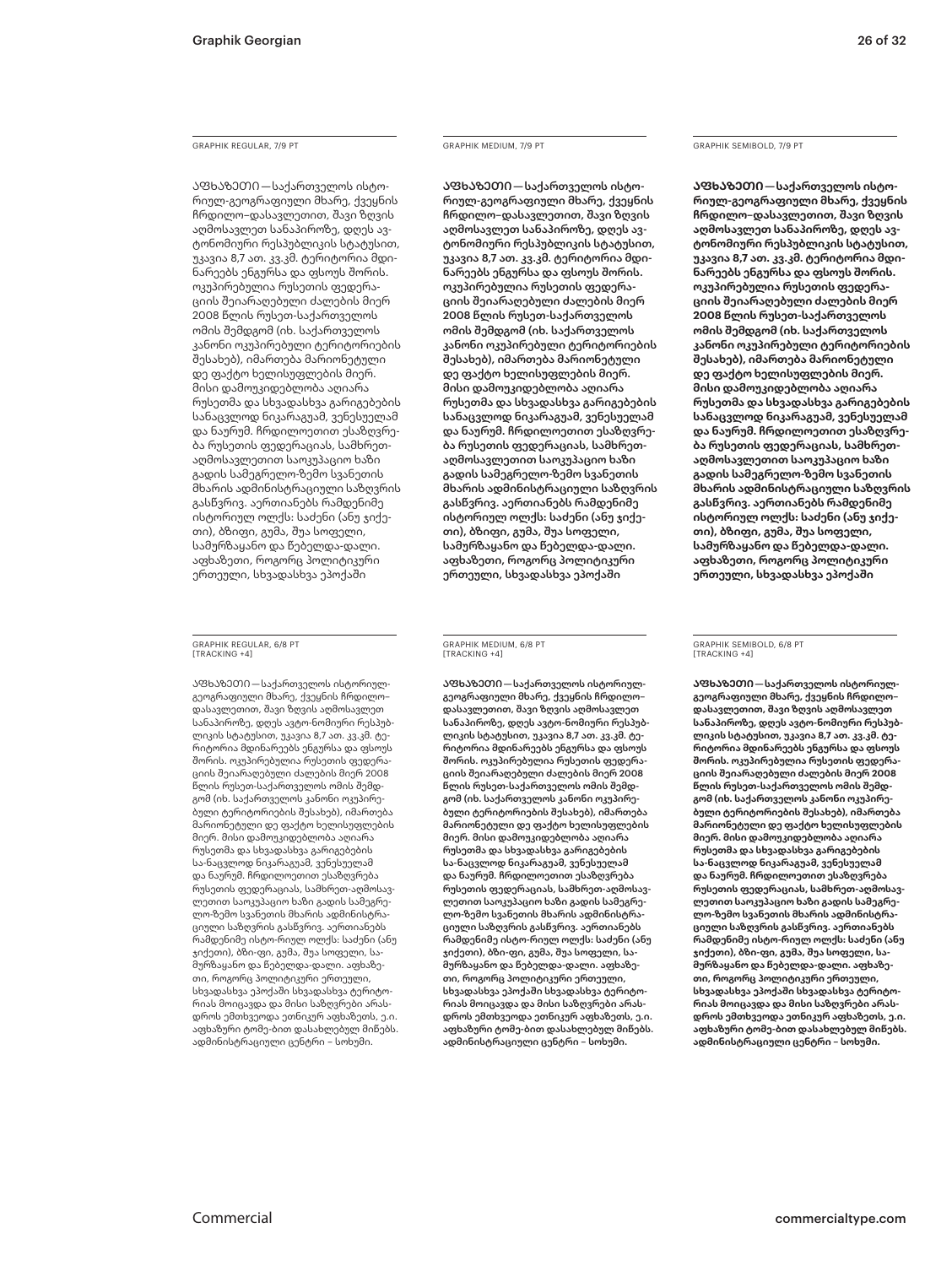GRAPHIK REGULAR, 9/11 PT

ასწლიანი ომის მთავარი მიზეზი იყო ბრძოლა საფრანგეთის მიწებისათვის, რომლებიც ინგლისის მეფეებს ეპყრათ ჰენრი II პლანტაგენეტების დროიდან. ამ მიწებისათვის რამდენიმეჯერ წამოწყებული ომი XII–XIII საუკუნეები დასრულდა პარიზის ზავით, რომლის ძალით ინგლისმა შეინარ ჩუნა მხოლოდ აკვიტანია. დავა ამ სამფლობელოებისათვის დროდადრო იწვევდა კონფლიქტებს. ამას ემატებოდა ინგლისსაფრანგეთის უთანხმოება შოტლანდიის, ბრეტანის და, განსაკუთრებით, მდიდარი, შალის მრეწველობით განთქმული, ფლანდრიის გამო, რომელიც პოლიტიკურად დაკავშირებული იყო საფრანგეთთან, ხოლო ეკონომიურად დამოკიდებული იყო ინგლისის მატყლის იმპორტზე. ინგლისის მეფემ ისარგებლა ფლანდრიელი ხელოსნების ბრძოლით (ი. არტეველდეს მეთაურობით) და ფლანდრია ინგლისის ძლიერ მოკავშირედ აქცია.

GRAPHIK REGULAR, 9/12 PT

ასწლიანი ომის მთავარი მიზეზი იყო ბრძოლა საფრანგეთის მიწებისათვის, რომლებიც ინგლისის მეფეებს ეპყრათ ჰენრი II პლანტაგენეტების დროიდან. ამ მიწებისათვის რამდენიმეჯერ წამოწყებული ომი XII–XIII საუკუნეები დასრულდა პარიზის ზავით, რომლის ძალით ინგლისმა შეინარჩუნა მხოლოდ აკვიტანია. დავა ამ სამფლობელოებისათვის დროდადრო იწვევდა კონფლიქტებს. ამას ემატებოდა ინგლისსაფრანგეთის უთანხმოება შოტლანდიის, ბრეტანის და, განსაკუთრებით, მდიდარი, შალის მრეწველობით განთქმული, ფლანდრიის გამო, რომელიც პოლიტიკურად დაკავშირებული იყო საფრანგეთთან, ხოლო ეკონომიურად დამოკიდებული იყო ინგლისის მატყლის იმპორტზე. ინგლისის მეფემ ისარგებლა ფლანდრიელი ხელოსნების ბრძოლით

GRAPHIK REGULAR, 9/13 PT

ასწლიანი ომის მთავარი მიზეზი იყო ბრძოლა საფრანგეთის მიწებისათვის, რომლე-ბიც ინგლისის მეფეებს ეპყრათ ჰენრი II პლანტაგენეტების დროიდან. ამ მიწებისათვის რამდენიმეჯერ წამოწყებული ომი XII–XIII საუკუნეები დასრულდა პარიზის ზავით, რომლის ძალით ინგლისმა შეინარჩუნა მხოლოდ აკვიტანია. დავა ამ სამფლობელოებისათვის დროდადრო იწვევდა კონფლიქტებს. ამას ემატებოდა ინგლის-საფრანგეთის უთანხმოება შოტლანდიის, ბრეტანის და, განსაკუთრებით, მდიდარი, შალის მრეწველობით განთქმული, ფლანდრიის გამო, რომელიც პოლიტიკურად დაკავშირებული იყო საფრანგეთთან, ხოლო ეკონომიურად დამოკიდებული იყო ინგლისის მატყლის იმპორტზე. ინგლისის მეფემ ისარგებლა ფლანდრიელი ხელოსნების ბრძოლით (ი. არტეველდეს მეთაურობით) და ფლანდრია

GRAPHIK REGULAR, 9/14 PT

ასწლიანი ომის მთავარი მიზეზი იყო ბრძოლა საფრანგეთის მიწებისათვის, რომლე-ბიც ინგლისის მეფეებს ეპყრათ ჰენრი II პლანტაგენეტების დროიდან. ამ მიწებისათვის რამდენიმეჯერ წამოწყებული ომი XII–XIII საუკუნეები დასრულდა პარიზის ზავით, რომლის ძალით ინგლისმა შეინარჩუნა მხოლოდ აკვიტანია. დავა ამ სამფლობელოებისათვის დროდადრო იწვევდა კონფლიქტებს. ამას ემატებოდა ინგლის-საფრანგეთის უთანხმოება შოტლანდიის, ბრეტანის და, განსაკუთრებით, მდიდარი, შალის მრეწველობით განთქმული, ფლანდრიის გამო, რომელიც პოლიტიკურად დაკავშირებული იყო საფრანგეთთან, ხოლო ეკონომიურად დამოკიდებული იყო ინგლისის მატყლის იმპორტზე. ინგლისის მეფემ ისარგებლა ფლანდრიელი ხელოსნების ბრძოლით (ი. არტეველდეს მეთაურობით) და ფლანდრია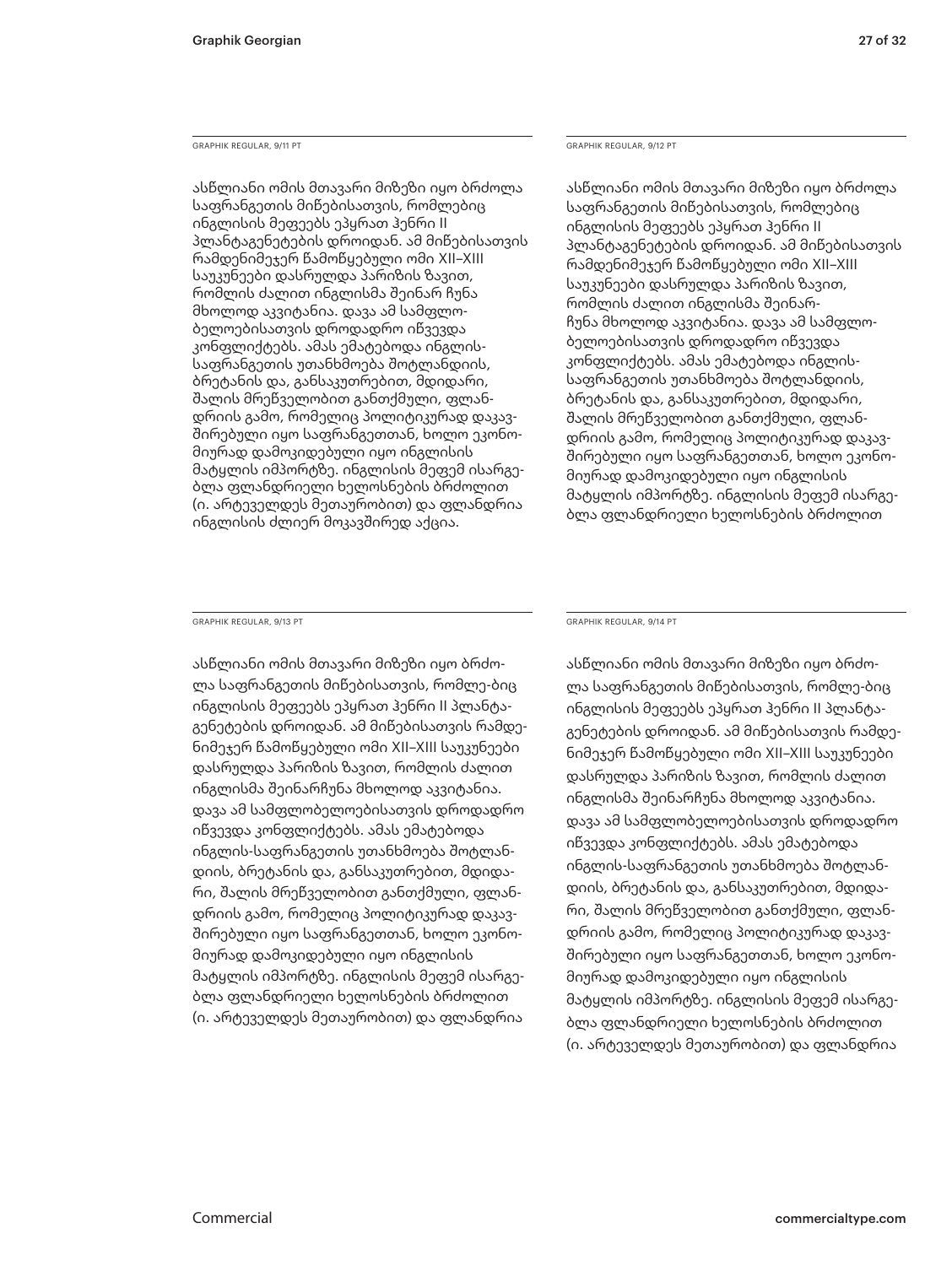### SVAN GRAPHIK REGULAR, REGULAR ITALIC, 9/12 PT

ნინ ძირლი ნებისმიერ კულტურაშ. ნინიშ დაგრა ყვიჩე ეშხუ ბ�ჯს რეგიონიშ კულტურაშ ლალმ�ჰიაშ. ღვეშგე იორიერვეშდიეშდ ზაქსგა ლიჩოდალ ხოხრა ნინპარჟი ანსიპან ევროპაისგა. ემმა ათხალდ ლახ დემე ხახვტინახ თეს, ხოდერვახ ი ჟიხოჯვირახ ხოხრა ნინაარს, ეჩქა ათხე ევროსაქუზიშ პოლიტიკა ი პროგრამოლ, ი ჯილიმKარი ეჩა ერე ამჟი ჰუმანურ დემოკრატიზაცია ხიჳრედო ჩი ევროპაშ ქვეყნაარს, გლობალიზაციაშ დრევქა, ესხრი ეჩხავ ერე ჟილაჲშხუნეს, ჟანცჷცხნას ი განხენ ლახაგანეს მაგ ნინს, ნახუმსერ დემე ლი მაზუდო ხოშა ლი ნინ ი მაზუსდო რაგდიხ ეჯი ნინჟი. ადაჲ ლიხ ადგილაარ ევროპაისგა, იმგვაჲდო ნინაარს ჟიხოთრჷლეხ, დემე ალგვენიხ ი დემეგ ხაბჟახ ნინდ. ემმა ინგლისურ ნინს ხაშხენიხ ლატვიურ ადგილობრივ ნინს ამჟი ლჷრექედ (დიალექტს), ალის ხალხიშ ხოშა მჷნწირ ლილყაფელდ იკედ, მარე იშგენ ადგილაარს ევროპაისგა პოლიტიკოსპპრს ი ხპპლს ხედვაჲს ხუღვა პოლიტიკურ გეგმოლ დემე ქვიცეხ ჩუ ხალხიშ ლიღროვალს ი ეჯ�რ რაგდიხ ხოხრა ი უნიკალურ ნინპპრჟი ალი დიალექტპპრ ლიხ იშგენ ხოშა ნინპპრხენქა, ეჩქაჲ შომპჲ მპზნა ლი ეშჯიშ იმჟიდო ლი იორი ინდო-ევროპაშ ნინაარისგა იმჟიდო ინგლისურ ი პოლონურ ნინაარჟი მადეჲ შვედურ ი რომანულ ნინაარჟი. ლუშნუ ნინ ხედვ�ჲჟი რაგდი 40 000 ამსვალდ, ეშხუ ნინ ლი ოშთხვ ქართულ ნინპპრხენქა. ალი მდიდაარ ი უნიკალურ ნინ ლი მასარდ დიალექტ��რშ, ი ალი ნინ იშელდი მაშვენე ჯვინელდ ოშთხვ ქართულ ნინპპრისგა. ეჩქა ალი უნიკალურ ნ�წილ ლი საქართველოშ კულტურაშ ლალმპჰიაშ. ობპშ შვპნიპშ ლადია ი ლამუა ქათყაჩხ ლეთხვიმ ნინჟი მინე ბობფშაარ ცახან რაგადს, ეჯღა ერე ხაჯრავახ ამჟი ხოშილ ლამაერ ლიხ კლასაშ სისტემაშდ, იმგვაჲ ათხე ლუშნუ ნინ პრაკტიკულდ ქანკვარხ, ი გაპრთიანებულო ნაციოლდ ალის ათჟპპხხ ნინიშ ლიჩპგრპპვი, ხედვპჲდო მოლე ხპნისგა ჩათვეფეს. ალი ხოხრა კონკურსს ი ლაჲრ ლი ეშხუ მასპრდ ლუგუვშე გვეშ ლი ხედვაჲდო ს�ჭირო ლი ჟ�ნცადენეს ტენდენცია ი მახად �მსყენეს ლუშნუ ნინ იმჟიდო მახე ი ცოცხ�ლ ნინ საქართველოშ ი ევროპაშ კულტურაშ ლალმ�ჰიაშდ. ნინ ძირლი ნებისმიერ კულტურაშ. ნინიშ დაგრა ყვიჩე ეშხუ ბაჯს რეგიონიშ კულტურაშ ლალმაჰიაშ. ღვეშგე იორიერვეშდიეშდ ზაქსგა ლიჩოდალ ხოხრა ნინაარჟი ანსიპან ევროპაისგა.

MINGRELIAN (MEGRELIAN) GRAPHIK REGULAR, REGULAR ITALIC, 9/12 PT

კოლხეთიშ ომაფე — ბჟადალ საქორთუოშ დიდი სახენწჷფობური გოართოიანაფა. ჯვეშ ბერძენულ მითოლოგიას ეჭარილი რე, მუჭოთ აიეტიშ დო მედეაშ ოდაბადე, დო არგონავტეფიშ შარალუაშ ღანკიშ აკანი. უჯვეშაში რეგიონი ფორუნდჷ ამდღანერ აფხაზეთის, სამარგალოს, შონეს, რაჭას, იმერეთის, გურიას, აჭარას დო რუსეთიშ სოჭიშ მუხურს დო ამუდღანერი თურქეთიშ რიზეშ პროვინციას, თაშნეშე ტრაპიზონიშ დო ართვინიშ პროვინციეფიშ შანულამ ნორთის. რეგიონიშ არქეოლოგიური გონთხორუეფით ეჭოფილი ჩინებეფიშ მეჯინათ თაქ ჯგირო გოვითარაფილი ბრონზეშ კულტურა ოკო ჸოფედჷკო, ჩინებული მუჭოთ კოლხური კულტურა. თინა უმოჯგირუანს მეძობელ ყუბანიშ კულტურას, ნამუქჷთ შქა ბრონზეშ ფარანს გევითარჷ. ურბანიზაციაშ პროცესი ნჭაფიერო ივითარებუ დო მოთებულ ანგარიას იძინანს ჯვ. წ.-იშ მაჟირა ვითოშწანურაშ ეკონიაშო, ბერძენეფიშ დოხორინშახ მიარე ოშწანურათ ორდოშე. გვიანიშ ბრონზეშ ფარანს (ჯვ. წ. XVI–VIII ოშწანურეფი) კოლხეფქ ქჷდიგურეს ლითონიშ ნდღულაფაშ დო ჭკადუაშ ხელუა, ევროპაშე ბრელი ხანით წოხოლე. პარალელურო ივითარებუ აგროკულტურა, თი პერიო-დიშო პროგრესულ ირიგაციაშ სისტემეფით, მუსჷთ ხეს უნწყუნდჷ აბანობურ დიხაშ ოჸოფარალა დო ზონიერი ჰავა. თე პერიოდიშ კოლხეთი დოხორინელი რდჷ მონათესე, მორო ართიანშე დასაბაღო გინორთელი ტომეფით, დოხორინელი ჯინჯიერო უჩა ზუღაშ ოძგალე ღოზის. თე ტომეფშე გჷშმეგორუდეს მაქელონეფი, ჰენიოხეფი, ზიდრეტეფი, ლაზეფი, ტიბარენეფი, მოსინიკეფი, მაკრონეფი, მოსკეფი, მარეფი, აფსილეფი, სოანეფი, სანიგეფი, გელონეფი დო მელანხლაენეფი. თე ტომეფი თეშ იშხვანერებუდეს ნინათ დო გოჯინათ მეძობელი ერეფშე, ნამდა ჯვეში ისტორიკოსეფი თე ფენომენიშ დოსაბუთაფაშო მიარე თეორიაშენ ორჩანენდეს. ჰეროდოტეშ მეჯინათ კოლხეფი ეგვიპტარეფი დო ეთიოპიარეფწკჷმა ართო მაართეფი ორდეს მინეფქჷთ ქომოლკოჩეფიშ წჷმოწკანტუა ტრადიციათ მუშეღესჷნ. თის წანდჷ, ნამდა თინეფი ფარაონი სესოსტრის III-აშ (1878–1841 BC) არმიაშ ნოგორეფი ოკო ჸოფედესკონი, დო თენერო თინეფიშ გამნარყის ეგვიპტარეფს მიოჭარანდჷ. თაშნეშე, მუჭოთ რჩქჷნ,უჩა ზუღაშ რეგიონს ოკო ჸოფედჷკო ნეგროიდული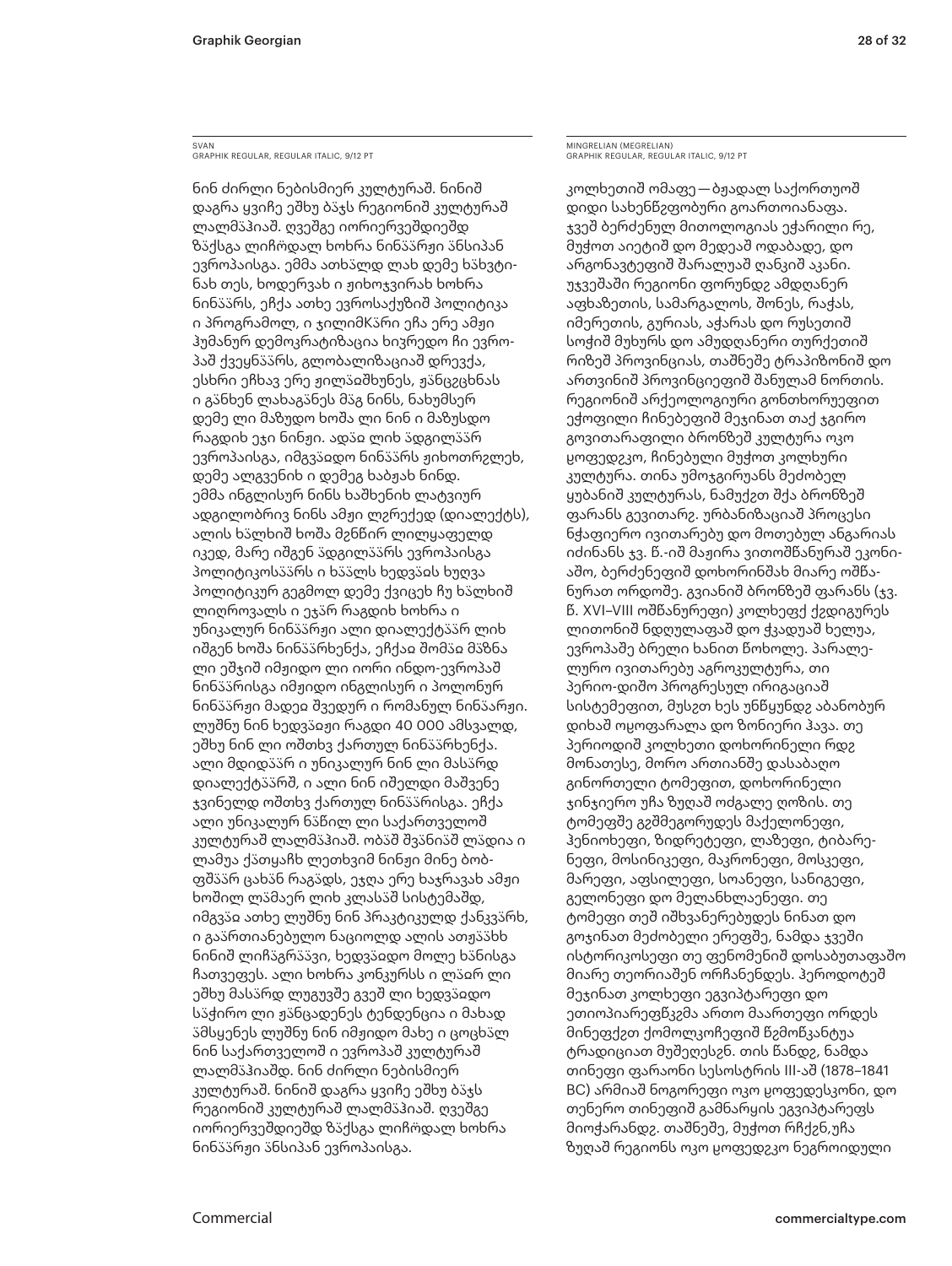| UPPERCASE GEORGIAN                           | ᲐᲑᲒᲓᲔᲕᲖᲗᲘᲙᲚᲛᲜᲝᲞᲟᲠᲡᲢᲣᲤᲥᲦᲧᲨᲩᲪᲫᲬᲭᲮᲯᲰ<br>0023992882508                                                                            |  |  |  |  |
|----------------------------------------------|-------------------------------------------------------------------------------------------------------------------------------|--|--|--|--|
| LOWERCASE GEORGIAN                           | აბგდევზთიკლმნოპჟრსტუფქღყშჩცძწქხჯჰ<br>βο33θφεμοεδοο                                                                            |  |  |  |  |
| <b>UPPERCASE LATIN</b>                       | ABCDEFGHIJKLMNOPQRSTUVWXYZ                                                                                                    |  |  |  |  |
| <b>LOWERCASE LATIN</b>                       | abcdefghijklmnopgrstuvwxyz                                                                                                    |  |  |  |  |
| STANDARD PUNCTUATION                         | i!¿?.,:;--—()[]{}/ \&@*""′′·",«»↔ §•¶†‡©®®™                                                                                   |  |  |  |  |
| ALL CAP PUNCTUATION                          | $i\dot{\iota}$ ---()[]{}/ \@«»<>                                                                                              |  |  |  |  |
| LIGATURES                                    | ff fi fl                                                                                                                      |  |  |  |  |
| PROPORTIONAL LINING<br>default figures       | \$£€¥1234567890¢f%‰ <sup>ao#</sup> °<+=-×÷>≤≈≠±≥'"                                                                            |  |  |  |  |
| PROPORTIONAL OLDSTYLE                        | \$£€¥1234567890                                                                                                               |  |  |  |  |
| TABULAR LINING                               | \$£€¥1234567890¢f%‰<+=-×÷>≤≈≠±≥                                                                                               |  |  |  |  |
| TABULAR OLDSTYLE                             | \$£€¥1234567890                                                                                                               |  |  |  |  |
| PREBUILT FRACTIONS                           | $\frac{1}{2}$ $\frac{1}{3}$ $\frac{2}{3}$ $\frac{1}{4}$ $\frac{3}{4}$ $\frac{1}{8}$ $\frac{3}{8}$ $\frac{5}{8}$ $\frac{1}{8}$ |  |  |  |  |
| <b>NUMERATORS &amp;</b><br>DENOMINATORS      | $ $ 1234567890 $/$ 1234567890                                                                                                 |  |  |  |  |
| <b>SUPERSCRIPT &amp;</b><br>SUBSCRIPT        | $H^{1234567890}$<br>$H_{1234567890}$                                                                                          |  |  |  |  |
| STYLISTIC ALTERNATES                         | <u>୧୧ନ ତୃ</u> ତ୍ମ<br>at ß "''"" ", ĢĶĻŅŖŞŢ áăâäàāqåãģķļņŗşţţţţŧ                                                               |  |  |  |  |
| <b>ACCENTED UPPERCASE</b><br><b>GEORGIAN</b> | ᲐᲐᲐᲐᲐᲔᲘᲘᲝᲝᲝᲝᲣᲣᲣᲣᲨჇჇ                                                                                                           |  |  |  |  |
| ACCENTED LOWER CASE<br><b>GEORGIAN</b>       | ააააეეიიოოორუუუუუგ                                                                                                            |  |  |  |  |
| ACCENTED LATIN UPPERCASE                     | ÁÂÀÄÅÃĂĀĄÅÆÆÇĆČĈĊĎĐÉÊÈËĔĒĒĢĜ<br>ĢĠĦĤĺÎÌĬĬĬJĨĬĴĶŁĹĽĻĿÑŃŇŅŊÓÔŎÖŐŐŌØ<br>ØŒŔŘŖŠŚŞŜŞÞŤŢŦÚWÛÙÜŬŰŪŲŮŨŴŴŴ<br>ŴÝŶŶŸIJŽŹŻ               |  |  |  |  |
| ACCENTED LATIN LOWER CASE                    | áâàäåãăāąåææçćčĉċďđéêèëĕėēęǧĝģġħĥ<br>íîìïiiįĩĭĵķłĺľļŀñńňņŋóôòöõőōøǿœŕřŗßšśşŝşþť<br>ţŧúûùüŭűūųůũẃŵẁẅýŷỳÿijžźż                  |  |  |  |  |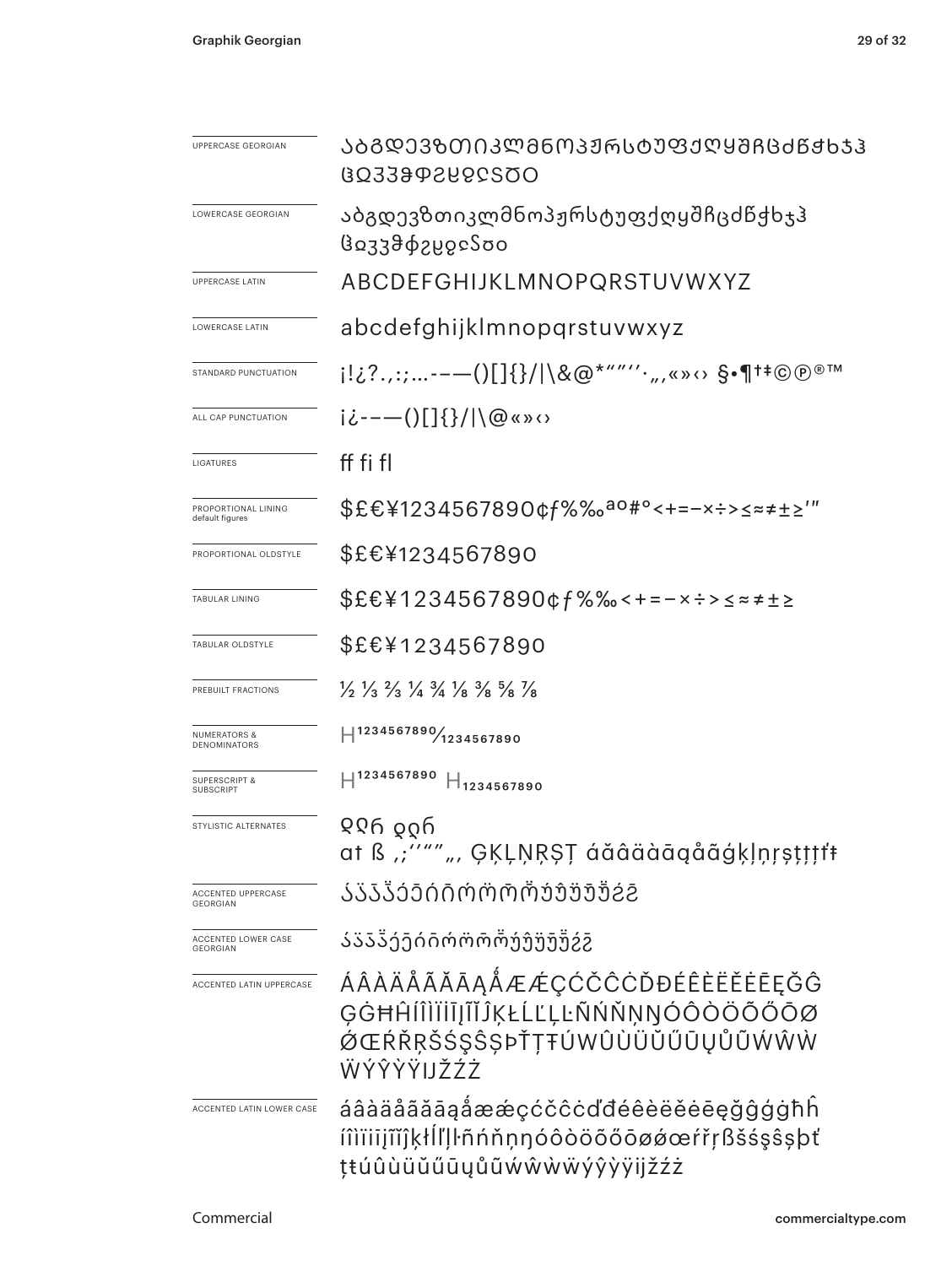| UPPERCASE GEORGIAN                           | ᲐᲑᲒᲓᲔᲕᲖᲗᲘᲙᲚᲛᲜᲝᲞᲟᲠᲡᲢᲣᲤᲥᲦᲧᲨᲩᲪᲫᲬᲥᲮᲯᲰ<br>GO33&PSYSCSOO                                                                            |  |  |  |  |  |
|----------------------------------------------|-------------------------------------------------------------------------------------------------------------------------------|--|--|--|--|--|
| LOWERCASE GEORGIAN                           | აბგდევზთიკლმნოპჟრსტუფქღყშჩცძწქხჯჰ<br>βσ33θφδήδεδοο                                                                            |  |  |  |  |  |
| <b>UPPERCASE LATIN</b>                       | ABCDEFGHIJKLMNOPQRSTUVWXYZ                                                                                                    |  |  |  |  |  |
| LOWERCASE LATIN                              | abcdefghijklmnopqrstuvwxyz                                                                                                    |  |  |  |  |  |
| STANDARD PUNCTUATION                         | j!¿?.,:;--—()[]{}/ \&@*""''·",«»⇔ §•¶†‡©℗®™                                                                                   |  |  |  |  |  |
| ALL CAP PUNCTUATION                          | $i\dot{\zeta}$ ---()[]{}/ \@«»<>                                                                                              |  |  |  |  |  |
| LIGATURES                                    | ff fi fl                                                                                                                      |  |  |  |  |  |
| PROPORTIONAL LINING<br>default figures       | \$£€¥1234567890¢f%‰ <sup>ao#</sup> °<+=-×÷>≤≈≠±≥′″                                                                            |  |  |  |  |  |
| PROPORTIONAL OLDSTYLE                        | <i>\$£€¥1234567890</i>                                                                                                        |  |  |  |  |  |
| TABULAR LINING                               | \$£€¥1234567890¢f%‰<+=-×÷>≤≈≠±≥                                                                                               |  |  |  |  |  |
| TABULAR OLDSTYLE                             | <i>\$£€¥1234567890</i>                                                                                                        |  |  |  |  |  |
| PREBUILT FRACTIONS                           | $\frac{1}{2}$ $\frac{1}{3}$ $\frac{2}{3}$ $\frac{1}{4}$ $\frac{3}{4}$ $\frac{1}{8}$ $\frac{3}{8}$ $\frac{5}{8}$ $\frac{7}{8}$ |  |  |  |  |  |
| <b>NUMERATORS &amp;</b><br>DENOMINATORS      | $H^{1234567890}$ 1234567890                                                                                                   |  |  |  |  |  |
| <b>SUPERSCRIPT &amp;</b><br><b>SUBSCRIPT</b> | $H^{1234567890}$ $H_{1234567890}$                                                                                             |  |  |  |  |  |
| STYLISTIC ALTERNATES                         | ୧୧ନ <sub>୧</sub> ୦ନ<br>at ß ,;''""", ĢĶĻŅŖŞŢ áăâäàāqåãģķļņŗṣṭṭṭt                                                              |  |  |  |  |  |
| ACCENTED UPPERCASE<br><b>GEORGIAN</b>        | ᲐᲞᲐᲯᲔᲔᲘᲘᲝᲝᲝᲝᲣᲔᲣᲣᲣᲒᲛ                                                                                                           |  |  |  |  |  |
| ACCENTED LOWER CASE<br><b>GEORGIAN</b>       | აააპეეიიოოოოუუუუშჷჷ                                                                                                           |  |  |  |  |  |
| ACCENTED LATIN UPPERCASE                     | ÁÂÀÄÅÃĂĀĄÅÆÆÇĆČĈĊĎĐÉÊÈËĔĒĘĞĜ<br>ĢĠĦĤĺÎÌÏĬĪĮĨĬĴĶŁĹĽĻĿÑŃŇŅŊÓÔÒÖÕŐŌØ<br><i>ÓŒŔŘŖŠŚŞŜŞÞŤŢŦÚWÛÙÜŬŰŨŲŮŨŴŴŴŴ</i><br>ÝŶŶŸIJŽŹŻ        |  |  |  |  |  |
| ACCENTED LATIN LOWER CASE                    | áâàäåãããąåææçćčĉċďđéêèëĕēe@ğĝģġħĥí<br>îìïiiįĩĭĵķłĺľļŀñńňṇŋóôòöõőōøǿœŕřṛßšśşŝşþťṭ<br>ŧúûùüŭűūyůũẃŵẁẅýŷỳÿijžźż                  |  |  |  |  |  |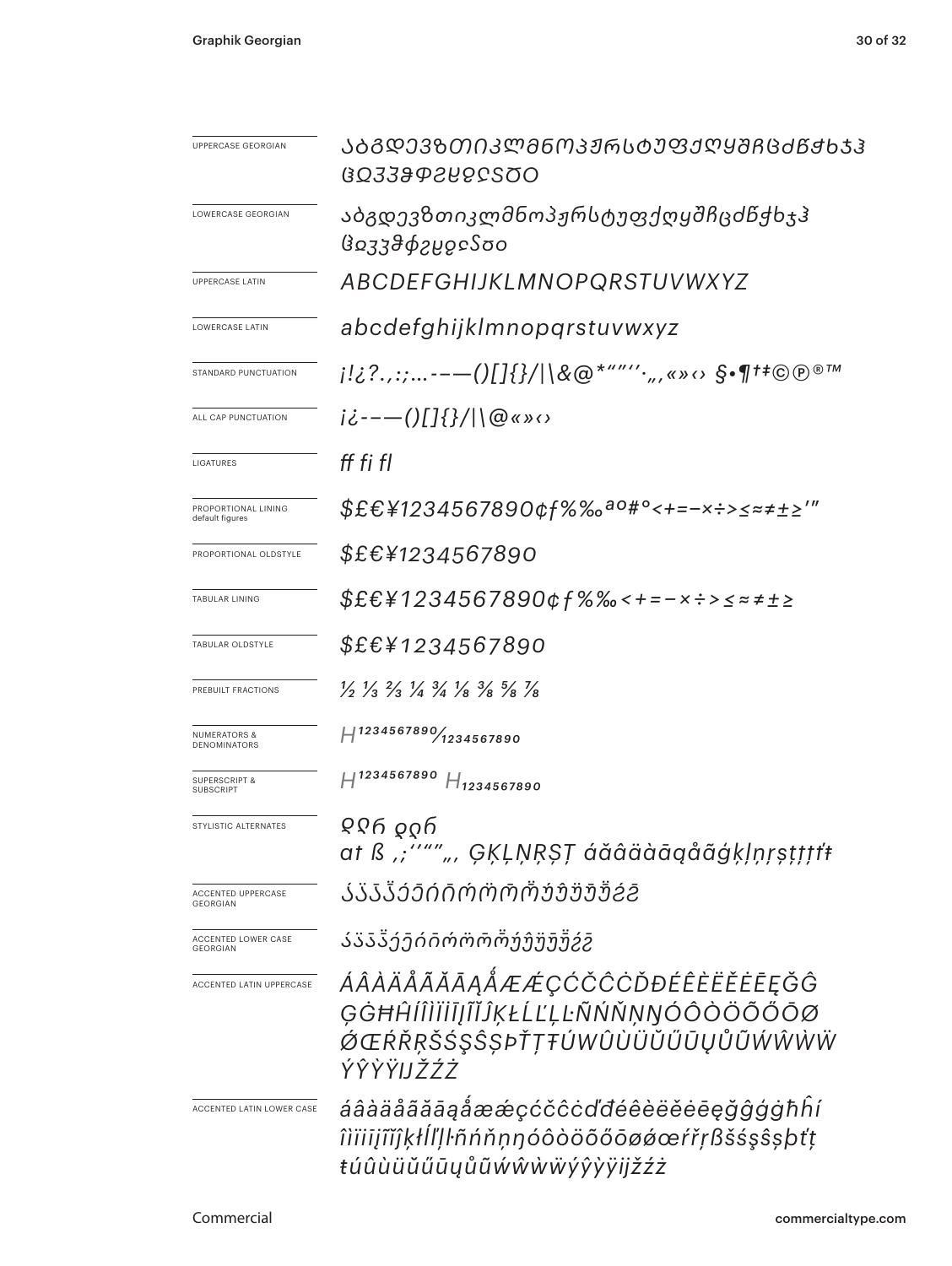| <b>OPENTYPE FEATURES</b><br><b>FAMILY WIDE</b>        | <b>DEACTIVATED</b>                 |                                    | <b>ACTIVATED</b>                                |                            |  |
|-------------------------------------------------------|------------------------------------|------------------------------------|-------------------------------------------------|----------------------------|--|
| ALL CAPS<br>opens up spacing, moves<br>punctuation up |                                    | Fish & 'Chips' for $£24.65$ ?      |                                                 | FISH & 'CHIPS' FOR £24.65? |  |
|                                                       | საქართველოს დიდი                   |                                    | ᲡᲐᲥᲐᲠᲗᲕᲔᲦᲝᲡ ᲓᲘᲓᲘ                                |                            |  |
| PROPORTIONAL LINING<br>default figures                | Sale Price:                        | \$3,460 €1,895                     | Sale Price:                                     | \$3,460 €1,895             |  |
|                                                       | Originally:                        | \$7,031 £9,215                     | Originally:                                     | \$7,031 £9,215             |  |
| PROPORTIONAL OLDSTYLE                                 | Sale Price:                        | \$3,460 €1,895                     | Sale Price:                                     | \$3,460 €1,895             |  |
|                                                       | Originally:                        | \$7,031 £9,215                     | Originally:                                     | \$7,031 £9,215             |  |
| TABULAR LINING                                        | Sale Price:                        | \$3,460 €1,895                     | Sale Price:                                     | \$3,460 €1,895             |  |
|                                                       | Originally:                        | \$7,031 £9,215                     | Originally:                                     | \$7,031 £9,215             |  |
| TABULAR OLDSTYLE                                      | Sale Price:                        | \$3,460 €1,895                     | Sale Price:                                     | \$3,460 €1,895             |  |
|                                                       | Originally:                        | \$7,031 £9,215                     | Originally:                                     | \$7,031 £9,215             |  |
| FRACTIONS<br>ignores numeric date format              | 21/03/10 and 21/18 460/920         |                                    | 21/03/10 and 21/ <sub>8</sub> 46% <sub>20</sub> |                            |  |
| SUPERSCRIPT/SUPERIOR                                  | $x158 + y23 \times z18 - a4260$    |                                    | $X^{158} + Y^{23} \times Z^{18} - 3^{4260}$     |                            |  |
| SUBSCRIPT/INFERIOR                                    | $x158 \div y23 \times z18 - a4260$ |                                    | $X_{158} \div Y_{23} \times Z_{18} - A_{4260}$  |                            |  |
| DENOMINATOR<br>for making arbitrary fractions         |                                    | 0123456789 0123456789              |                                                 | 0123456789 0123456789      |  |
| NUMERATOR<br>for making arbitrary fractions           |                                    | 0123456789 0123456789              | 0123456789 0123456789                           |                            |  |
| LANGUAGE FEATURE<br>Română (Romanian) s accent        |                                    | INSUȘI conștiința științifice      | ÎNSUȘI conștiința științifice                   |                            |  |
| <b>OPENTYPE FEATURES</b><br>ROMAN & ITALIC            | <b>DEACTIVATED</b>                 |                                    | <b>ACTIVATED</b>                                |                            |  |
| STYLISTIC SET 01<br>alternate a                       |                                    | Grand visual accompaniment         | Grand visual accompaniment                      |                            |  |
| STYLISTIC SET 02<br>alternate t                       |                                    | Intent on his Beckettian reality   | Intent on his Beckettian reality                |                            |  |
| STYLISTIC SET 03<br>alternate ß                       |                                    | Schriftgießerei größten außen      | Schriftgießerei größten außen                   |                            |  |
| STYLISTIC SET 05<br>rounded commas and quotes         |                                    | "Perfect; let's do it," she stated | "Perfect; let's do it," she stated              |                            |  |
| STYLISTIC SET 06<br>alternate დ ლ რ                   |                                    | საქართველოს დიდი ნაწილი            | საქართვედოს დიდი ნაწიდი                         |                            |  |
| STYLISTIC ALTERNATES<br>Illustrator/Photoshop         |                                    | Unhesitatingly attaching größ      | Unhesitatingly attaching größ                   |                            |  |